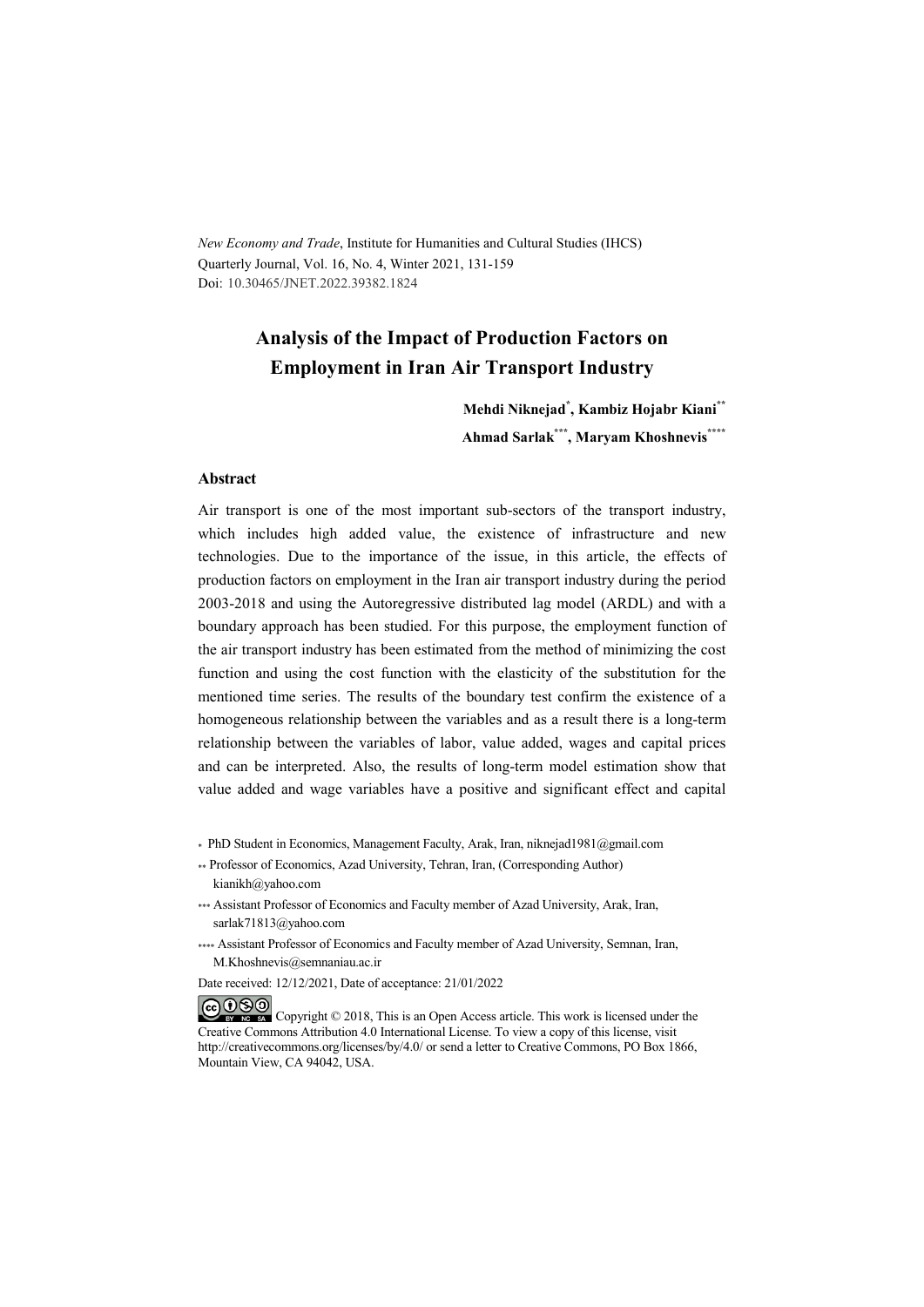price variable has a negative and significant effect on employment in the air transport sector and the coefficient of value added variables, capital price and labor wage It is equal to 0.16, -0.23 and 0.62, respectively. Thus, a one percent increase in value-added variables and wages will increase employment by0.16 and 0.62 percent, respectively. Also, a one percent increase in the price of capital reduces employment by 0.23 percent.

**Keywords:** Air transport Industry, Employment function, CES Function, Autoregressive distributed lag model (ARDL), Boundary test

JEL classification: D24, L93, E22, E24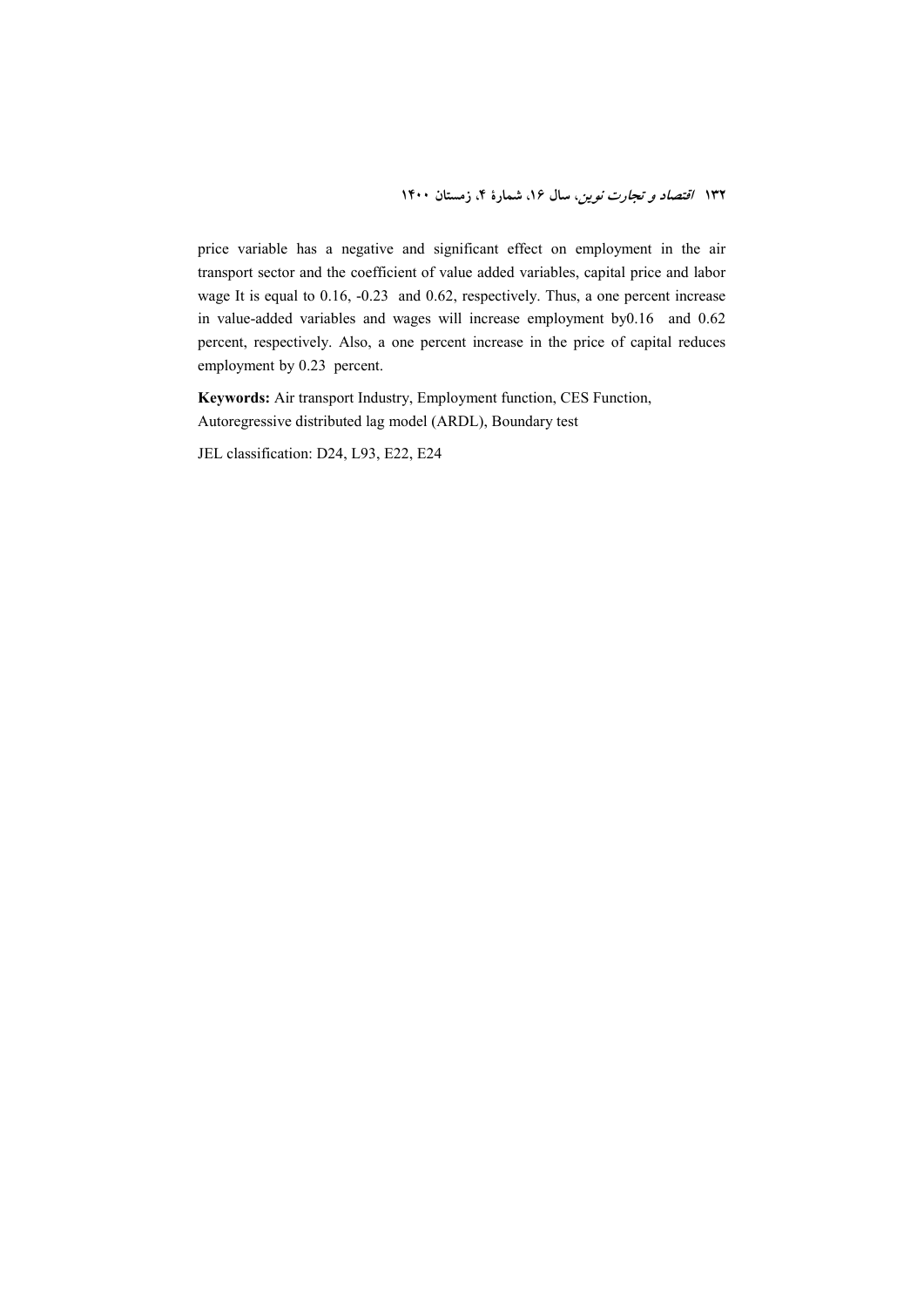*اقتصاد و تجارت نوین*، پژوهشگاه علوم انسان<sub>ی</sub> و مطالعات فرهنگی فصل نامهٔ علمی (مقالهٔ علمی \_ یژوهشی)، سال ۱۶، شمارهٔ ۴، زمستان ۱۴۰۰، ۱۳۳ ـ ۱۵۹

# تحليل اثرات عوامل توليد بر اشتغال در صنعت حمل.ونقل هوایی ایران

مهدی نیکنژاد\* کامبيز هژبرکياني\*\*، احمد سرلک\*\*\*، مريم خوشنويس\*\*\*\*

#### حكىدە

حمل ونقل هوایی یکی از زیربخش های مهم صنعت حمل ونقل است که شامل ارزش افـزوده بالا، وجود تأسیسات زیربنایی و فناوریهای نوین میگردد. با توجه به اهمیـت موضــوع، در این مقاله به بررسی اثرات عوامل تولید بر اشتغال در صنعت حملونقــل هــوایی ایــران طــی دوره ۱۳۹۷–۱۳۸۲ و با استفاده از روش خودبازگشتی با وقفه تـوزیعی و بـا رویکـرد کـران پرداختـه شـده اسـت. بـدين منظـور تـابع اشـتغال صـنعت حمـل و نقـل هـوايي از روش حداقلسازی تابع هزینه و با استفاده از تابع هزینه با کشش جانشینی ثایت برای سری زمـانی مذکور برآورد شده است. نتایج آزمون کران تأیید کننده وجـود رابطـه همجمعبســتکی میــان متغیرها بوده و در نتیجه رابطه بلندمدت بین متغیرهای نیرویکار، ارزش افزوده، دستمــزد و قيمت سرمايه وجود داشته و قابل تفسـير اسـت. همچنـين نتيجـه بـرآورد مـدل بلندمــدت

\* دانشجوی دکتری، گروه علوم اقتصادی، واحد اراک، دانشگاه آزاد اسلام ِ,، اراک، اـ. ان،

niknejad1981@gmail.com

- \*\* استاد اقتصاد، دانشکدهٔ مدیریت و علوم اقتصادی، واحد علوم و تحقیقات، دانشگاه آزاد اسلامی، تهران، kianikh@yahoo.com ((نو يسندهٔ مسئول)، kianikh@yahoo.com
- \*\*\* استادیار و عضو هیات علمی، گروه علوم اقتصادی، واحد اراک، دانشگاه آزاد اسـلامی، اراک، ایـران، sarlak71813@yahoo.com
- \*\*\* استادیار و عضو هیات علمی، گروه علوم اقتصادی، واحـد سـمنان، دانشـگاه آزاد اسـلامی، سـمنان، m.khoshnevis@semnaniau.ac.ir ایران،

تاريخ دريافت: ٠/٩/٢١/١٩٩/١، تاريخ پذيرش: ١٢٠٠/١١/٠١

COOD experience Copyright © 2018, This is an Open Access article distributed under the terms of the Creative Commons Attribution 4.0 International, which permits others to download this work, share it with others and Adapt the material for any purpose.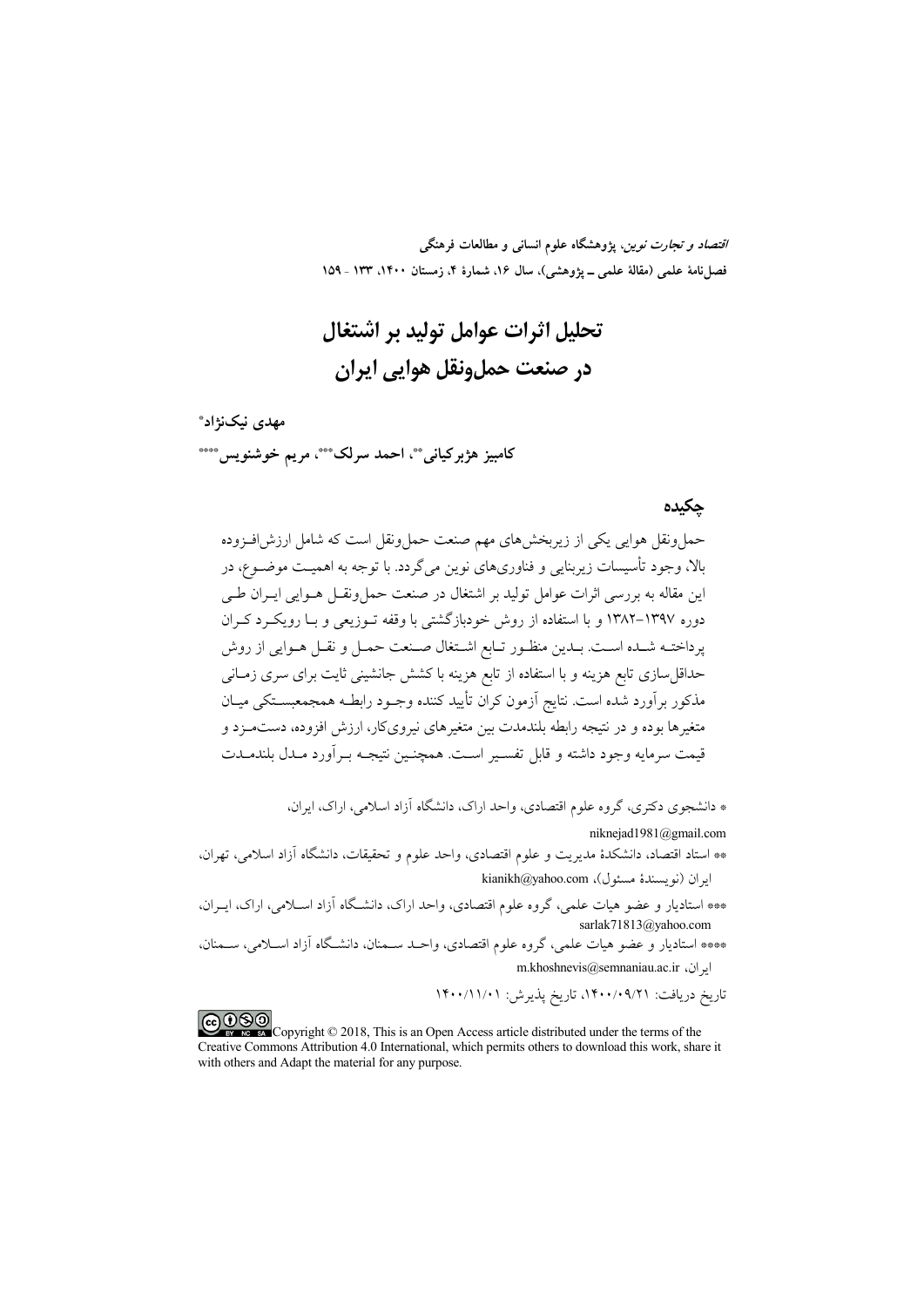نشان می دهد که متغیرهای ارزش افزوده و دستمزد اثر مثبت و معنادار و متغیر قیمت سـرمایه اثر منفی و معنیداری بر اشتغال در بخش حمــلونقــل هــوایی دارنــد و ضــریب متغیرهــای ارزش افـزوده، قيمـت سـرمايه و دسـتمزد نيـرويكـار بــه ترتيـب برابـر ٠/١۶، ٠/٢٣- و ۰/۶۲ است. بدین ترتیب افزایش یک درصدی در متغیرهای ارزش افـزوده و دسـتمزد باعـث افزایشی معادل ۱/۶۲ و ۰/۶۲ درصد در اشتغال میگردد. همچنین افزایش یک درصـدی در قیمت سرمایه، ۰/۲۳ درصد از اشتغال می کاهد.

كليمواژهها: صنعت حمـلونقـل هـوايي، تـابع اشـتغال، تـابع CES، خودبازگشـتي بـا وقفه توزيعي، أزمون كران

E24, E22, L93, D24 : JEL, طبقه بندي

#### 1. مقدمه

حمل ونقل يكي از مهمترين عوامل شكل دهنده جامعه مدرن امـروزي اسـت. نقـش اساسـي حمل ونقل در شکل گیری ساختار اقتصادی جوامع موجب شده که همـواره در بحـث رشـد اقتصادی مورد توجه قرار گیرد. بخش حمل ونقـل بـه صـورت کوتـاهمـدت، میـان مـدت و درازمدت بر متغیرهای اصلی اقتصاد کشور اثر میگذارد. یکی از دلایل اهمیت و توجـه بـه صـنعت حمـلونقـل، تـأثيري اسـت كـه در سـطح كـلان از نقطـه نظـر اشـتغال، توليـد. سرمايهگذاري، صادرات و... بر اقتصاد كشور به جاي مي گذارد.

در مورد تأثیر بهرەوری کــل عوامــل تولیــد بــر اشــتغال، اقتصــاددانان بــه نتــایج مختلفــی دست یافتهاند. اقتصـاددانان کلاسـیک و نئوکلاسـیک معتقدنـد افـزایش بهـرهوری، افـزایش اشتغال را به دنبال خواهد داشت. در مقابل، طرفداران مکتب کینز، افزایش بهـر موری را دلیــل كاهش اشتغال مي دانند برانسون (Branson) (١٩٧٩). گــالي (Gali) (١٩٩٩) نشــان مــي دهــد بهرهوری کل عوامل تولید بر اشتغال اثر معناداری دارد. به اعتقاد وی، بهـرهوری کــل عوامــل تولید منجر به کاهش میزان ساعت کار و صرفهجویی نیروی کار در صنایع تولیدی می شـود. مطالعه اثر گذاری بهرهوری کل عوامل تولید بر اشتغال نیاز به طراحی مــدل۱هـای اقتصــادی و تبیین روابط ریاضی این مدلها برای شبیهسازی دنیـای واقعـی دارد. هــمزمـان بـا گســترش استفاده از مدلهای کلان اقتصادسنجی، ظهور و بروز انتقادهای عمده به مـدلهـای یادشـده ازجمله پیش بینی های نادرست، تقسیم متغیرها به درونزا و برونزا برای رسـیدن بـه شـرایط شناسایی مدل، اعتبار آنها را دچار تردید کرده است (امیری و ملابهرامی، ۱۳۹۶).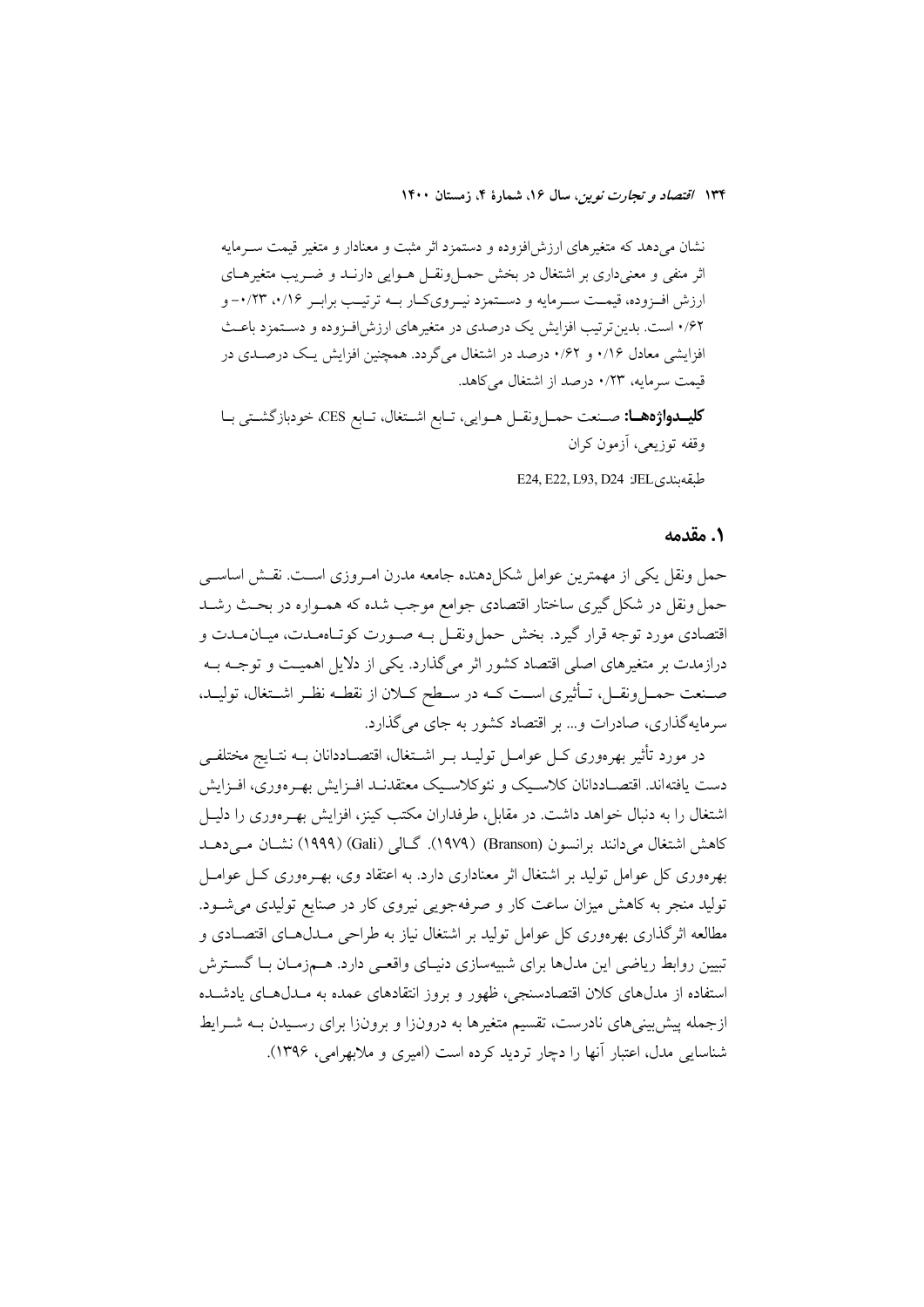#### تحلیل اثرات عوامل تولید بر اشتغال ... (مهدی نیکنژاد و دیگران) ۱۳۵

برخي مطالعات مانند اّقيون و هــوي (Aghion & Howitt) (١٩٩٨)؛ ييســاريد(Pissarides) (۲۰۰۰)؛ فلاحسی و همکــاران، ۱۳۹۱؛ لاورنــس(Lawrence) (۲۰۱۸) رابطــه بهــرهوري کــل عوامل و اشتغال را بررسی کردهاند. به طـور کلـی، نتـایج ایــن پــژوهش۵مـا نشـان مـیدهــد بهرهوری در کوتاهمدت بر اشتغال اثر منفی دارد؛ اما در بلندمدت بــیتــأثیر اســت. در مقابــل، هرنبک و مورتبی (Moretti & Hornbeck) (۲۰۱۹) به اثـر مثبـت بهـره وری کـل بـر اشــتغال اذعان کر دہاند.

از سوی دیگر با توجه به اهمیت اشتغال و رفع بیکاری در اقتصاد ایران که طی چند دهــه اخیر به طور مستمر وجود داشته است، بررسی عوامل مؤثر بر اشتغال(ایسی در سطح کـلان اقتصاد و نیز در سطح بخشها و زیربخشهای اقتصادی بسـیار پراهمیـت اسـت. از ایــن٫رو، بررسی عوامل مؤثر بر اشتغال صنعت هوایی ایران در این پژوهش مدنظر قــرار گرفــت. زیــرا از یکسو، حمل ونقل هوایی در زندگی فعلی انسـانهـا بسـیار پررنـگ و بااهمیـت اسـت و بهطور چشمگیری با رشدهای فناورانه همراه است. از سوی دیگر، اقتصـاد ایـران بـه شــدت نیاز به اشتغال زایی و تحرک در سمت عرضه دارد تـا عــلاوه بــر کــاهش شــاخص بیکــاری بهعنوان یک نشانگر اساسی وضعیت اقتصاد، باعث رشد و توسعه پایدار اقتصادی گردد.

با توضيحات بالا هدف از انجام اين يژوهش، بررسـي اثـرات عوامـل اقتصـادي صـنعت حمل ونقل هوايي يعني ارزش افزوده، قيمت سرمايه و دستمزد نيـروي كــار بــر اشــتغال ايــن صنعت است.

سازماندهی مقاله بدین صورت است که در قسمت دوم به خلاصهای از مبـانی نظـری و پیشــینه پــژوهش پرداختــه مــیشــود. ســپس در قســمت ســوم، روششناســی موضــوع تشریح میگردد. در قسمت چهارم، نتایج الگو بیان میشود. در پایان نیـز بــه نتیجــهگیــری و پیشنهادهای سیاستی پر داخته می شود.

#### ٢. ادبيات موضوع

## ١.٢ مبانی نظری

امروزه حمل ونقل تأثیر فراوانی بر فرآیند رشد اقتصادی دارد. اگــر فعالیــتهــای اقتصــادی را شامل تولید، توزیع و مصرف در نظر بگیریم افراد جامعه بــه منــابع طبیعــی بــرای پاســخ بــه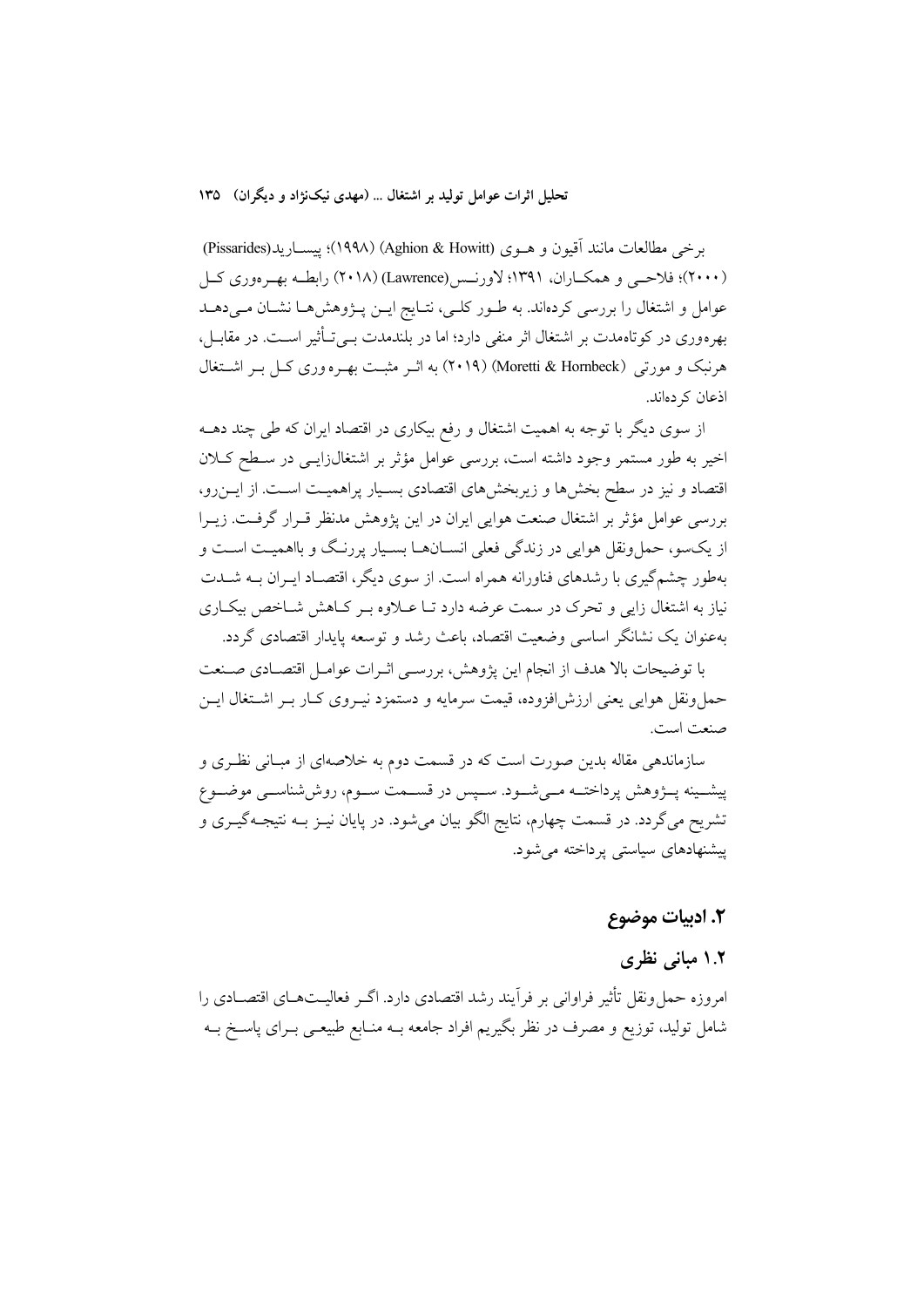نیازهای خود وابسته هستند که بـه دلیـل تفــاوت در محــل و اسـتانداردهای متفـاوت در جامعه بـراي زنـدگي، نيـاز مبـرم بــه حمـل ونقـل منـابع از يـك جامعــه بــه جامعــه ديگـر احساس می شود. از همین رو به طور کلی اقتصاددانان فعالیتهای حمـلونقـل را از جملــه فعاليت هـاي اساسـي و زيربنــايي رشـــد اقتصـــادي و لازمـــه تحــول اقتصـادي جامعـه به حساب می آورند.

اساساً در رشد و توسعه اقتصاد و تجارت جهانی در مقطع زمانی فعلی و روند گســترش آن نمي توان نقش سيستم هاي حمل ونقـل در بهينــه سـازي هزينــههــا، زمـان ســفر، سـرعت جابهجایی، ایمنی و سطح خـدمات ارائـه شـده را انکـار نمـود (رضـایی ارجـرودی، ۱۳۸۳: ۵۹۷). در حقیقت بخش حمل ونقل اهمیتی حیاتی در امـر توســـعه اقتـــصاد کـــشورها دارد. بــدون امکــان دسترســـي بــــه منــــابع و بازارهــــا، رشــــد اقتــــصادي متوقــف مــيشــود و عدمدستیابی به تسهیلات حمل ونقل، کیفیت و سطح زندگی را متزلزل میسازد. سـرمایه و نیروی کار از مهمترین عوامل اقتصادی هستند کـه در جهـت رسـیدن بــه رشـــد و توســعه پایدار در بخش حمل ونقل، نقش مهمی را ایفا میکند (بازدار اردبیلـی و رضـایی ارجـرودی، ١٣٨٧: ٢٩٥). خش حمل ونقل خدماتي را ارائه مي دارد كه تقاضاي أن وابـــسته به تقاضا براي بسیاری از محصولات جامعه اســــــت کـــــــه در تـــــــشکیل تولید ناخالص داخلی سهم پـراهميتي دارنـــد، ماننـــد محصولات معدني، فعاليــت هــاي بازرگاني و گردشگري در واقع محصولات فعالیتهای حملونقل به خـودی خـود کمتـر مــورد تقاضـــا قـــرار می گیرند، بلکه تقاضا برای محصولات ســـــایر فعالیتهــــای اقتــــصادی است که موجب ایجاد تقاضا بهراي محصول ايس رشتهفعاليت مي شود. از نظر كلمنتس (Clements) (١٩٩٧) بـه علـت اختلاف معنیداری که بین تقاضای سـفر با هواپیمـا، قطـار، اتوبـوس و … وجـود دارد، کـل تقاضای سفر را می توان به صورت تقاضـای شکسـته در نظـر گرفـت. همچنـین در مـورد کشش۵های کرایه حمل ونقل، یک قاعده سرانگشتی موسوم بـه قاعـده سیمپســون —کــورتین (Simpson-Curtin) در مباحث حمل ونقـل وجـود دارد كه بيان مى كند به ازاى هر ٣ درصـد افزایش در کرایه حمـل ونقـل، تعداد مسافران حدود یـک درصد کاهش می،یابد.

در ادبیـات اقتصـادی، دیـدگاههـای مختلفـی در زمینـه تـاثیر عوامـل تولیـد بـر اشــتغال وجود دارد. اين نظريهها را مي توان به دو بخش كلي «كينزينها و نئوكينزينها» و «كلاسـيك و نئوکلاسیک» تقسیم کرد. این دو دیدگاه، متغیرهای اقتصادی و رفتار آنها را بررسی می کنـد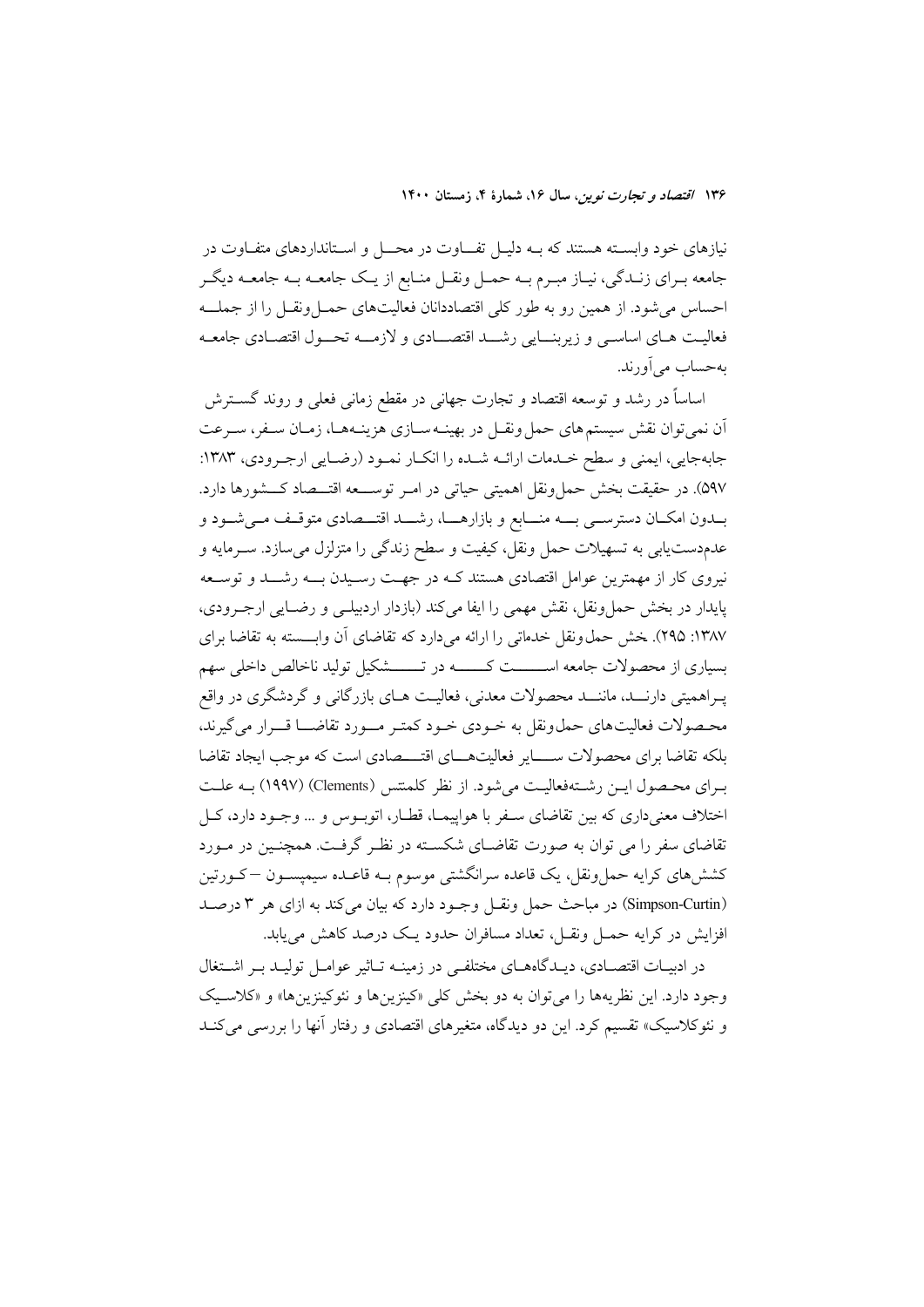تحلیل اثرات عوامل تولید بر اشتغال … (مهدی نیکنژاد و دیگران) ۱۳۷

و اقتصاددانان و نظریه پردازان اقتصادی با تأیید و سوگیری از عقاید یکی از ایــن مکاتــب، بــه مطالعه و ارائه راهبردها و نظریات خود می پردازند.دیدگاه کلاسیک عامـل اصـلی توســعه را تولید می داند. پیروان این مکتب، به انعطاف پذیری دستمزد و تعادل در بازار کار بـاور دارنــد. به اعتقاد آنان، تغییرات اشتغال در طی ادوار تجاری باعث انعکاس رفتار عرضــه نیــروی کــار در واکنش به نوسان های دستمزد حقیقی می شود که پیامد آن بیکاری ارادی خواهد بود. امــا، نئوکلاسیکها، براین باورند که اقتصاد تحت تاثیر شوکهای غیرمنتظره قـرار مـی گیـرد. ایــن شوک ها بر تقاضای کل به ویژه در سیاست هـای مـالی و پـولی رخ مـیدهنـد. عامـل ایـن شوکها، تغییراتی است که در بهرهوری کل روی می دهد؛ از آنجا که (پیش از این بیان شــد) شاخص اصلی بهره وری کـل، متغیـر «تکنولـوژی» اسـت؛ بنـابراین، بـا تغییـرات مـوقتی در تکنولوژي، در قيمت مواد اوليه و توليد نيز نوسان ايجـاد مـي شـود (سنگسـري و همکــاران،  $(114.11)$ 

بین نظریات دو مکتب کلاسیک ها و نئوکلاسیک ها در زمینه اثر بهرهوری کل عوامــل بــر اشتغال تشابه نظر وجود دارد. به باور آنـان، از طريــق رقابـت كامــل، انعطــاف پــذيرى كامــل دستمزدها و قیمت ها در بلندمدت امکان یذیر شده و این امر، موجب حرکت اقتصـاد بـه سمت اشتغال كامل مي شود. در اين وضعيت (اقتصاد با اشتغال كامـل)، ييشــرفتهــاي فنّــي، انباشت سرمایه و افزایش سـرمایه سـرانه باعـث ارتقـای بهـره وری کـل و در نتیجـه، رشــد یک نواخت و باثبات محصولات می گردند. دیدگاه دوم مربوط به کینـز و طرفـداران اوسـت. آنها به وجـود بــازار كــاملا رقــابتي و اشــتغال كامــل در دنيــاي واقعــي اعتقــادي ندارنــد و نظریه های خود را بر اساس بازارهایی با اشتغال ناقص و وجـود بیکـاری تبیـین مـیکننــد و تلاش می کنند راهکاری برای کاهش بیکباری بیاینـد (سنگسـری و همکـاران، ۱۳۹۸: ۱۳۳). آنها معتقدند بیکاری نتیجه عدم تعادل بین عرضه کل و تقاضای کل است و به دلیل وجـود چسبندگی دستمزد و قیمت ها نیاز به حضور و دخالت دولت است. بنـابراین، راه حـل ایـن مشکل، گسترش تقاضای موثر از طریق سیاست های پولی و مالی است؛ به طوری که دولت مخارج خود را افزایش و یا نرخ مالیات را کاهش دهد تا با افـزایش حجـم پــول در جامعــه نـرخ بهـره كـاهش يافتـه و انگيـزه سـرمايهگـذاري و توليـد و در نتيجـه، كـاهش بيكـاري حاصل شود (باصري و روشني يساقي، ١٣٩٣: ١١۵).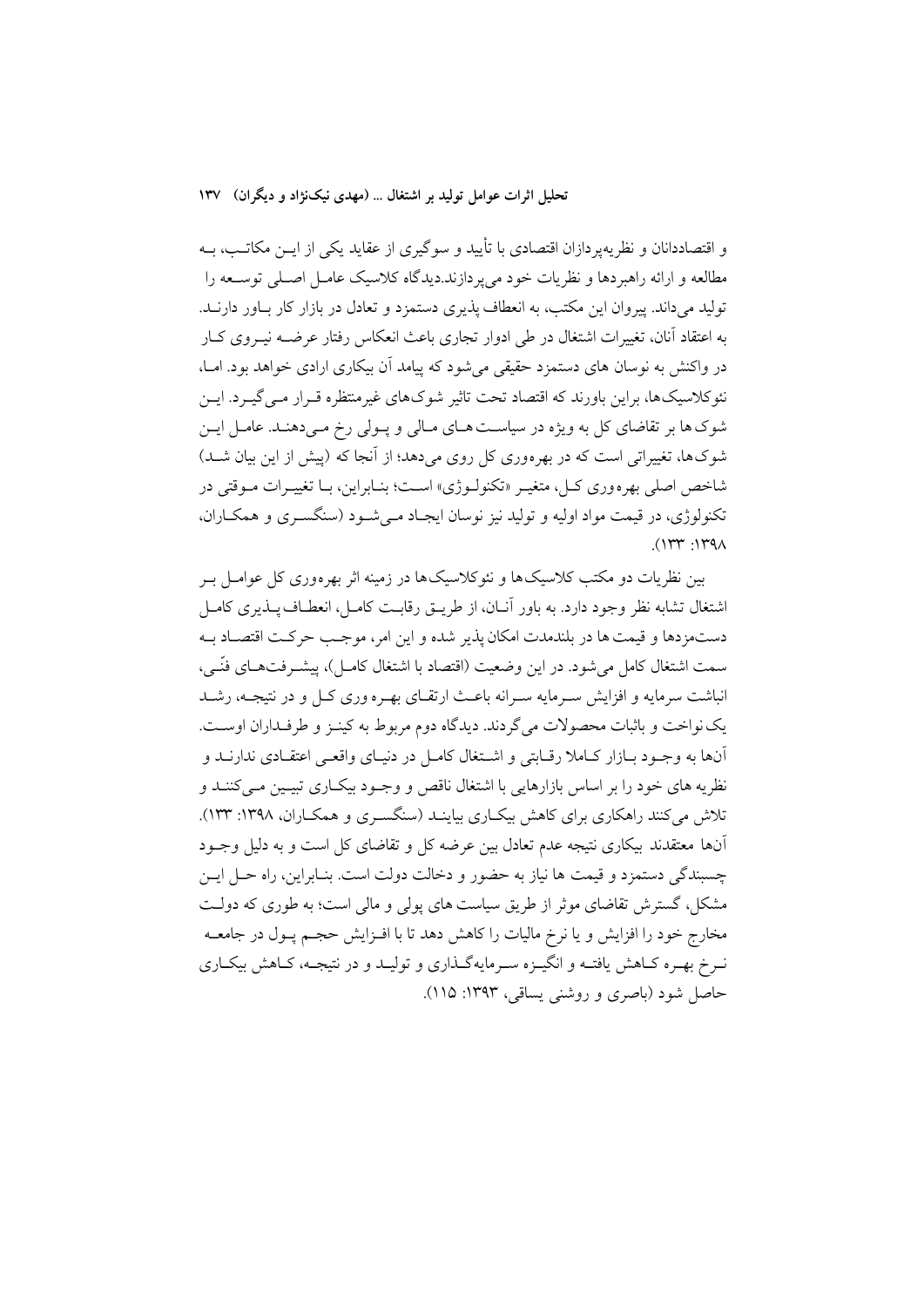در مجموع، می توان گفت تکنولوژیهای جدید، در زمـان مـورد نیـاز منجـر بــه کــاهش سطح مشخصی از تولید می شوند؛ اما، بهره وری ناشی از تجهیـزات جدیـد موجـب افـزایش قدرت رقابت در بنگاه ها و اقتصاد م*ی گ*ردد. بنابراین، آنها باید به تقاضای بیش تری در ســطح ملي پاسخ دهند كه اين امر خـود منجـر بــه افــزايش مشــاغل و افــزايش ســهم بنگــاه هــا در بازار شده و مازاد سرمایه ای که در اثـر رقابـت بـه دسـت آمـده مـی توانـد نقـش مهمـی در سرمایه گذاری در سایر بخش های اقتصادی ایفا کند که بــه موجـب اّن فرصــتهــای جدیــد شغلی ایجاد می شود (شاکری، ۱۳۷۸). همچنین، سیاستهای ارتقای سرمایه انسـانی کـه بـه بالا رفتن توانمندیهای نیروی کار منجر می شوند، می تواند به اسـتفاده کمتـر از نیـروی کـار برای تولید هر واحد محصول منتهی شود. نکته دیگر آن که، پس از رکود اقتصـادی و ایجـاد ظرفیتهای بیکار در اقتصاد، امکـان افـزایش تولیـد بـدون افـزایش قابـل توجـه در اشــتغال وجود دارد.

یکی از ویژگیهای اقتصادی حمل و نقل هوایی تاثیرگذاری آن روی صنایع دیگر است. در این راستا صنعت گردشگری را می توان نام برد. گردشگری و حمل ونقل هوائی به میـزان خیلی زیادی به هم وابستهاند. هم اکنون حدود۴۰ درصد از گردشگران بین المللـی از طریـق هوایی مسافرت می کننـد. در حالیکـه در سـال ۱۹۹۰ ایـن بخـش ۳۵٪ درصـد مسـافران را شامل می شد. همچنین گسترش ارتباطات جهانی و میزان ادغام هر کشور در اقتصـاد جهـانی باعث تحریک تقاضای حمل و نقل هوایی در اَن کشور خواهد شد. بررســی پــژوهش۱صای مشابه انجام شده در خصوص ارتباط بين رشـد صـنعت حمـل ونقـل هـوايي و متغييرهـاي اجتماعي و اقتصادي نشان مي دهد، رشد و توسعه در صنعت حمل ونقل هــوايي بــا عــواملي مانند رشد جمعیت، میـزان جمعیـت بازنشسـته، سـرمایه گـذاری در صـنعت گردشـگری، وضعيت اشتغال، افزايش درآمد سرانه، سرانه توليد ناخالص داخلـي( GDP: Gross Domestic Production) و رشد در سایر صنایع حمل ونقـل ارتبـاط دارد (خلیلـی و همکـاران، ۱۳۹۵:  $(550)$ 

بخش حملونقل اهميتي حياتي در امـــر توســـعه اقتـــصاد كـــشورها دارد. بدون امكان دسترسی بــــه منــــابع و بازارهـــــا، رشـــــد اقتــــصادی متوقف میشود و عدم دستیابی به تسهیلات حمل ونقل کیفیت و سطح زندگی را متزلزل مـــیسازد. سرمایه و نیــــروی کــــار از مهمترین عوامل اقتصادی هستند که در جهت رسـیدن بــه رشــد و توســــعه پایدار در بخش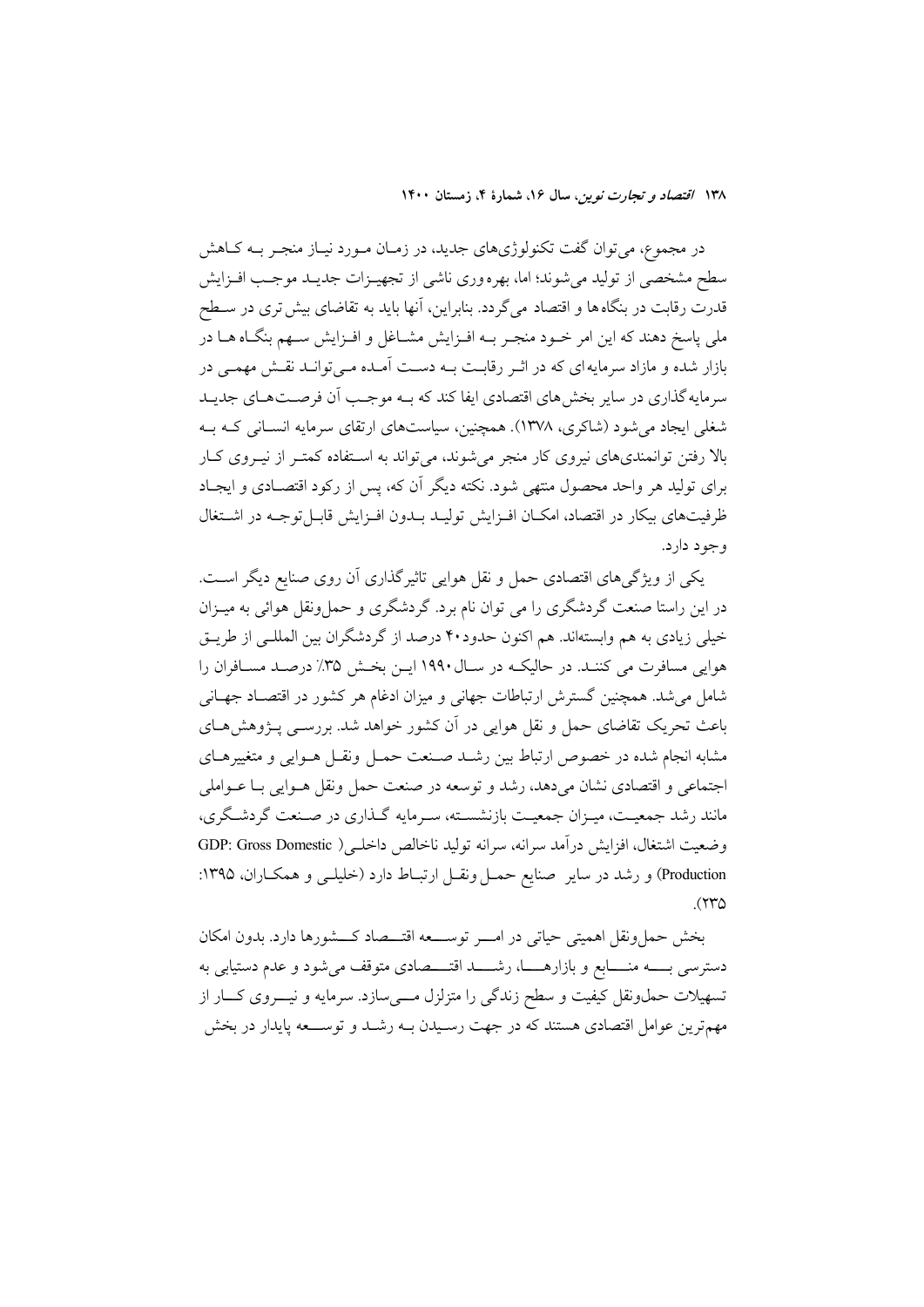حمل ونقل، نقش مهمی را ایفا میکنند (بیازدار اردبیلی و رضیایی ارجبردوی، ۱۳۸۷: ۲۹۵). بهطور کلم ,می توان گفت که کیفیت و کمیـت زیرسـاختهـای سیسـتم حمـلونقـل رابطـه مستقیمی با رشد اقتصادی و به ویژه روند توسعه کشورها دارد. تنگناهای موجود در سیسـتم حمل ونقل مي تواند ارتباط نزديكي با عدم رشد همه بخش هـاي اقتصـاد ماننـد تكنولـوژي، منابع (ذخایر)، نیروی کار، به کار انداختن سرمایه و … داشته باشد. بر اسـاس نظـر ویلســون، سرمايه گــذاري در توســعه تســهيلات حمــل ونقــل، تأثيرپــذيري متقابــل در ســودمند بــودن نیرویکار و همچنین افزایش میزان کارایی سرمایهها را در پی خواهد داشت. بر ایـن اسـاس، انجام سرمایه گذاریهای مناسب در بخش حمل ونقل باعث صرفهجویی در زمـان و کـاهش هزینههای جابهجایی و کاهش اثر اصطکاکی مسافت بر توزیـع فضـایی فعالیـتهـای اقتصادی میشود (دل\نگیزان و همتی، ۱۳۹۱: ۹۴).

اكثر تحليل گران اقتصادي جهت بررسي صنعت حمل ونقل هوايي و نقــش ايــن صــنعت در اقتصـــاد، بـــه بررســـي هزينـــههـــاي مـــالي بـــراي ايـــن صـــنعت و اشـــتغال مســـتقيم ایجادشــده مــیپردازنــد، در صــورتی کــه صــنعت حمــلونقــل هــوایی دارای تــأثیرات غیرمســتقیم مــی،باشــد و درآمــد بــالا و اشــتغال غیرمســتقیم زیــادی در منطقــه و کشــور ايجاد مىنمايد. اگر تنها تأثيرات مستقيم صنعت حمل ونقل هــوايي مــورد بررســي و تحليــل قرار گیرد، ممکن است نقـش صـنعت حمـل ونقـل هــوایی در منطقــه و کشــور غیرفعـال و کم گر دد.

#### ٢.٢ پيشينۀ تجربي

بازدار اردبیلی و رضایی ارجرودی (۱۳۸۷) در پژوهشی با عنوان «تعیین رابطه سرمایهگذاری با ایجاد اشتغال در بخش حمل ونقل» به نقش سـرمایهگـذاری بـر ایجـاد اشـتغال در بخـش حمل ونقل در قالب رهیافت یوپای تقاضای نیروی کار و بر اساس همگرایی پرداختهاند، کـه با استفاده از آمارهای موجود طی سال۵های ۸۳-۱۳۵۰، ابتدا مرتبـه جمعـی بـودن متغیرهــای الگو و سپس ساختار الگو و تعداد وقفههای بهینه، مشخص شده و سـیس، تعـداد بردارهــای همجمع بستگی الگو تعیین و در نهایت، ارتباط سـرمایهگـذاری بــا تقاضــای نیــروی کــار در بخش حمل ونقل مورد برأورد قرار گرفته است که به منظور ایجاد ارتباط بین روابـط تعــادلمی بلندمدت ميان متغيرها با نوسانات كوتاهمدت، الگـوى تصـحيح خطـاى بـردارى مربـوط بـه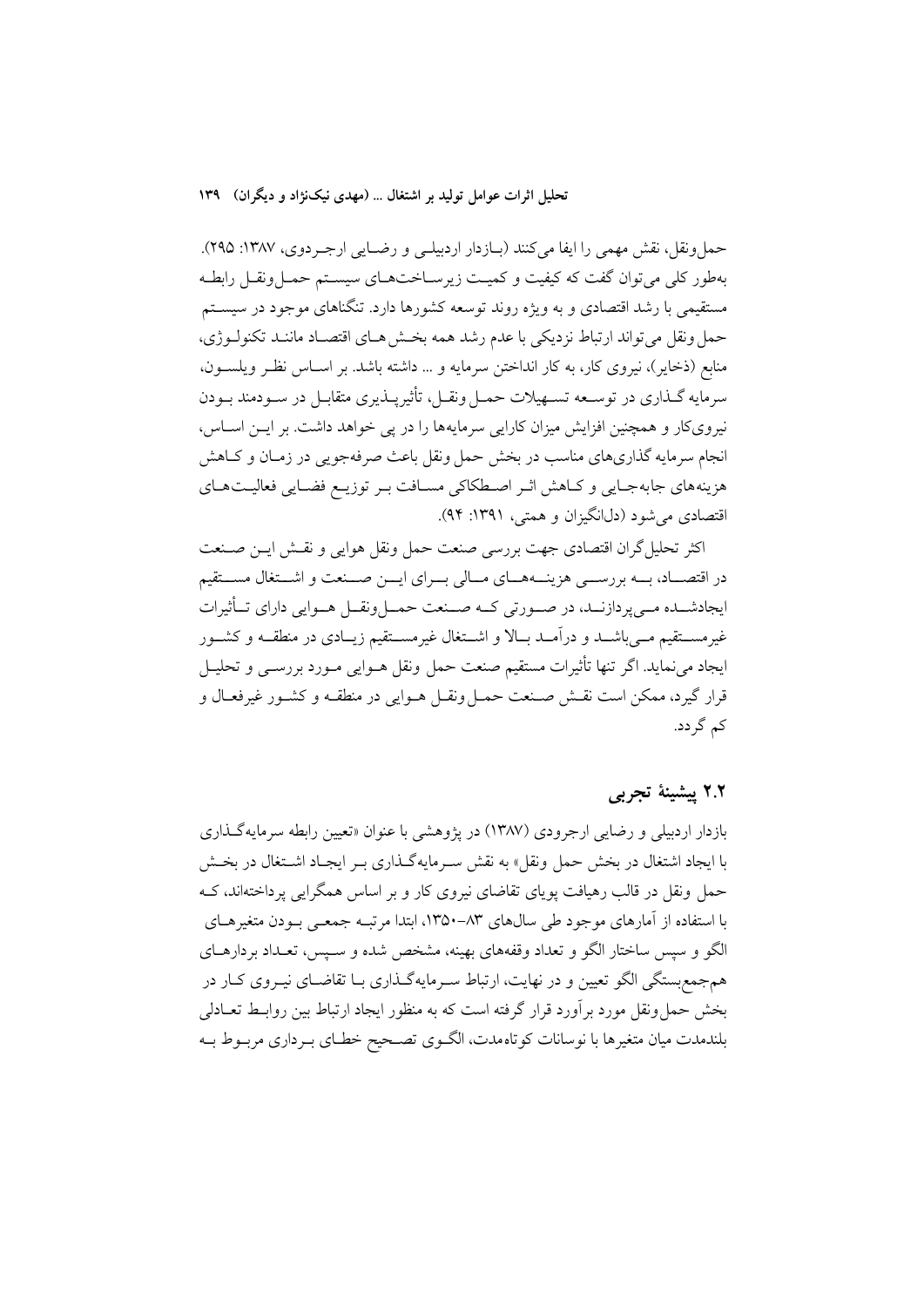روابط تعادلی برای متغیر اشتغال، در بخش حمل ونقل برآورد گردیده است. بر اســاس نتایج به دست آمده، اگر ارزش افزوده بخـــش حمل ونقـــل، يـــک درصد افــــزايش يابـــد در آن صورت تعـداد شــــاغلين در بخـــــش حملونقل به ميزان ٩ درصد افزايش مىيابـــد. تـــأثير بهرهوري نيروي كار در بخـش حمــلونقــل بــر تعــداد شاغلين همين بخــش، مثبت اســـت. يعني اگر در فرأيند توليــــــد، بهرهوري نيـــــــروي كــــــار در بخش حمل و نقل، يك درصد اف زایش پاب تعبداد شاغلین در بخش حمل و نقبل بـه طـور متوسـط ۲۲/۱ درصد افـــــــــزايش مى يابد. به عبارتى مثبت بودن ضرايب متغيرهاى سرمايه در بخش حمل ونقل، ارزش افزوده بخش حمل ونقل و بهرهوري نيبروي كبار در بخش حما ونقل ما را بـــه ايــــن .<br>نتیجـه مـــی(ســـاند کـــه بخـــش حملونقل با استراتژی توسعه هر دو نهـــاده در جریـــان گـــــــــسترش مقياس توليد، سازگار است. بنابراين مي توان نتيجه گرفت كــــــــه در بلندمدت، تغییرات موجودی سرمایه (سرمایهگذاری) مـی توانــد منجر به افزایش تقاضای نیـروی کـار (اشتغال) در پخش جما ونقسل شبود. مهرگیان و همکیاران (۱۳۹۰) در مقالبهای بیا عنبوان «تأثير رشد قيمت فرآوردههاي نفتي بر اشتغال در بخش حمل ونقل» بـه ارتبــاط بــين قيمــت فرآوردههای نفتی و اشتغال در صنعت حمل ونقل پرداخته اند. بــا توجــه بــه ايــن کــه تغييــر قيمت فرآوردههاي نفتي، متغيرهاي اساسي بخش حمل ونقــل نظيــر اشــتغال را تحــت تــأثير خود قرار می دهد، میزان و نحوه اثر گذاری افزایش قیمت فرآورده هـای نفتـی بـر اشــتغال در بخش حمل ونقـل، بـر اسـاس الگـوى خودبازگشـتى بـا وقفـههـاى تـوزيعى ( .ARDL Autoregressive distributed lag model) مورد بررسي قرار گرفته است. نتايج حاصل حاکی از وجود رابطه بلندمدت بین اشتغال و قیمت فـر اَوردههـای نفتـی مـی باشـد. در ایــن بررسی همچنین، اثر شوک ناشی از افزایش قیمت فـر اَوردههــای نفتــی بـر اشــتغال بخــش حمل ونقل با استفاده از مدل خودرگرسیونی بـرداری (VAR: Vector Autoregressive) مـورد چالش قرار گرفته است. نتـايج بــه دســت آمــده، تأييدكننــده اثــر معكــوس افــزايش قيمــت فرآوردههای نفتی بر اشتغال می باشد. شریفی (۱۳۹۰) در یژوهشی به تعیین موقعیت بخش حمل ونقل در اقتصاد ایران و تأثیر آن بر دیگر بخشهای اقتصادی کشور پرداختـه اسـت کـه برای تعبین میزان تأثیر گذاری این پخش در تولیدات دیگر پخش های اقتصـادی و مقایســه آن با این بخشها، از پیوندهای پیشین کل (خالص و ناخالص) استفاده گردیـده اسـت. میـزان .<br>تحرکآفرینی توسعه فعالیتهای حمل ونقل در بخشهای مختلـف اقتصـادی بـا اسـتفاده از شاخص ارتباط یسین کل (خالص و ناخالص) اندازهگیری شده که نتایج نشـان مـی،دهــد بــه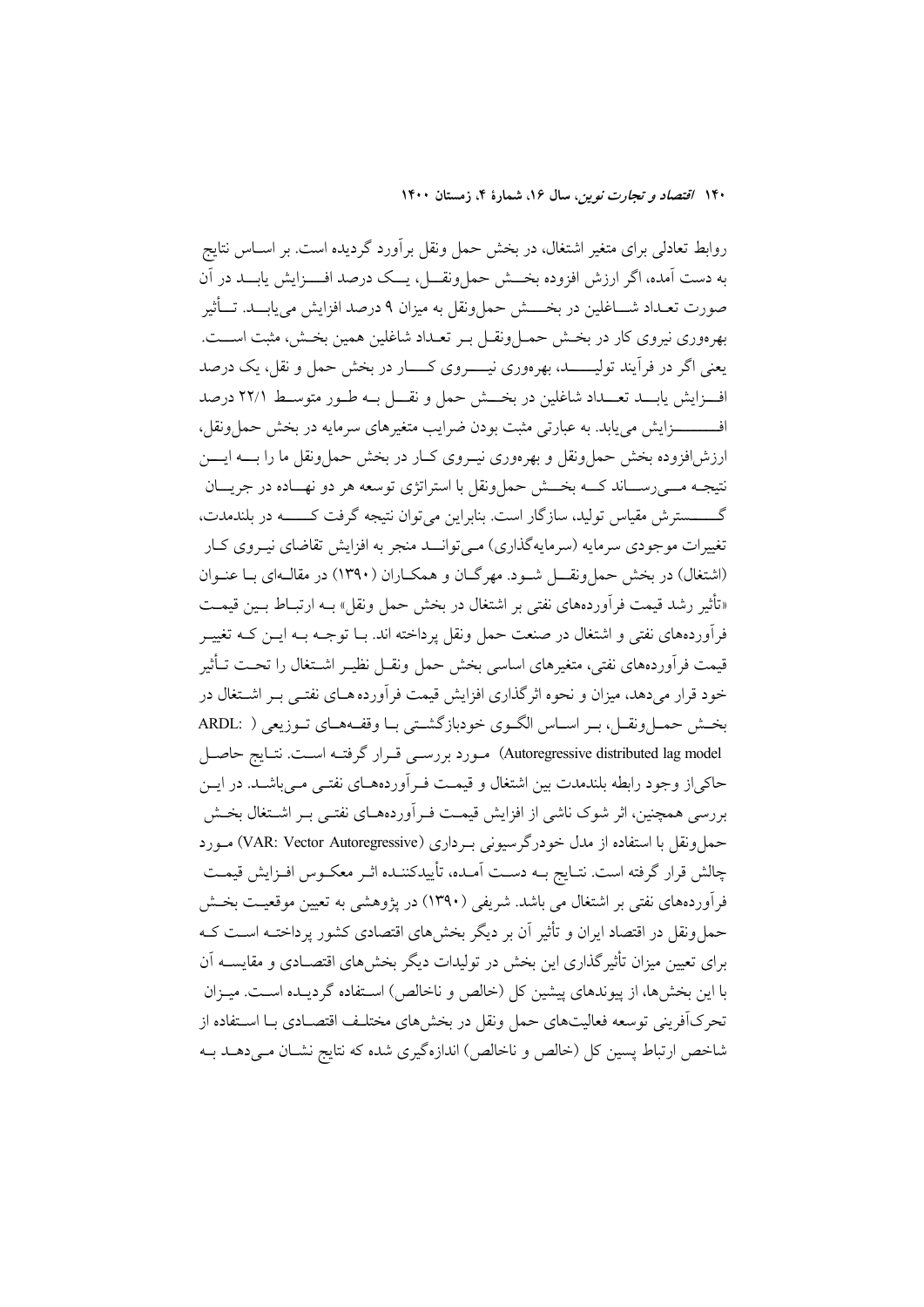دلیل این که ۴۵/۸ درصد از خدمات حملونقل به مصـرف نهـایی مـیرسـد، موقعیـت ایـن بخش به لحاظ زمینهسازی برای تولیدات بخش۵مای تولیدی از متوسط بخش۵مـای اقتصـادی اندکی بالاتر و به لحاظ تحرکآفرینی در بخش های تولیدی، از متوسط بخش هـای اقتصـادی اندکی پایینتر است. از نظر رتبهبندی، رتبه حمل ونقل در بین ۴۰ بخش تولیـدی کشـور در همه این شاخص ها از ۱۹ تا ۲۲ در نوسان می باشد. خاکساری (۱۳۹۵) باتخمین مــدل تــأثیر توسعه حمل ونقل ریلی بر رشد اقتصادی کشور در بازه ۱۳۵۰–۱۳۸۹ نشــان مــی(دهــد میــزان بار برحسب تن-کیلومتر، مسافت پیموده شده توسط قطار و تعـداد مسـافر جابـه جـا شـده توسط بخش حمل ونقل ريلي تأثير معنى دار مثبت و گازوييل مصرفي در بخش حمل ونقــل ریلی تأثیر معنیداری بر رشد اقتصادی کشور ندارد

هی و همکاران (He et al) (۲۰۲۰) با بررسی تجربی تعامل میان فرودگاههـای کوچـک و بزرگ بر توسعه اقتصادی منطقه ای با استفاده از داده های فرودگاه میانیانـگ نانجیــائو در بــازه زمانی ۲۰۰۲ تا ۲۰۱۷ و با استفاده از مدل SVAR نشان می دهند که فرودگاه هبای کوچک و متوسط دارای اثر مثبت اما بدون معنی بر توسعه اقتصادی منطقه ای هستند مطالعـه ای توسـط سوبیرالسکی (Sobieralski) (۲۰۲۰) جهت بررســی اثــرات کوویـــد-۱۹ بـــر اشـــتغال خطوط هوایی با استفاده از تحلیلهای سری زمانی انجام شده است تـا شــوکـهـای تــاریخی ناشی از عدم قطعیت بر صنعت هوایی را روشن نماید. طی شوک های عدم قطعیـت، حــدود ۷ درصد نیروی کار خطوط هوایی شغل خود را از دست مـی،دهنـد کـه حـد بـالایی آن تـا ۱۳ درصد نیز میرسد. خطوط هوایی بزرگ بیشتر از خطوط کمهزینه و منطقهای تحتتـأثیر قرار مي گيرند. اَســيب عمــدتاً بــه كاركنــان رســيدگي كننــده بــه مســافران و عمليــات يــرواز وارد می شود و کارکنان حوزه مدیریت آسیب کمتری می بینند. به علاوه، دوره زمانی بازیــابی بعد از شوکهای عدم قطعیت حدود ۴ تـا ۶ سـال بـرآورد شـده اسـت. نجویـا و نیکیتـاس (X+۲۰) (& Nikitas Njoya). در مقالهای، روی ادعایی مبنی بر ایـن کـه توسـعه حمـل ونقـل هوایی می تواند موتور رشد توسعه اقتصادی و کاهش فقر در کشـورهای توسـعهیافتـه باشـد تحقیقی صورت گرفته است و آفریقای جنوبی نیز به صورت موردی بررشی گردیده اسـت. برای این کار از مدلهای ماتریس حسابهای اجتماعی و تعادل عمومی بهـرهبـر داری شــده که نتـايج نشـان مـي(هـد حمـل ونقـل هـوايي داراي اثـر مثبـت بـر خروجـي، درآمـدها و اشتغال است. لونـا و المـاس (Luna and Llamas) (٢٠١٩) در مطالعــه تقاضــاي اشــتغال در صنایع کارخانهای مکزیک بــه اســتفاده از آمــار و اطلاعــات٢٠٠٧–٢٠١۵ و ١٩ زیــر بخــش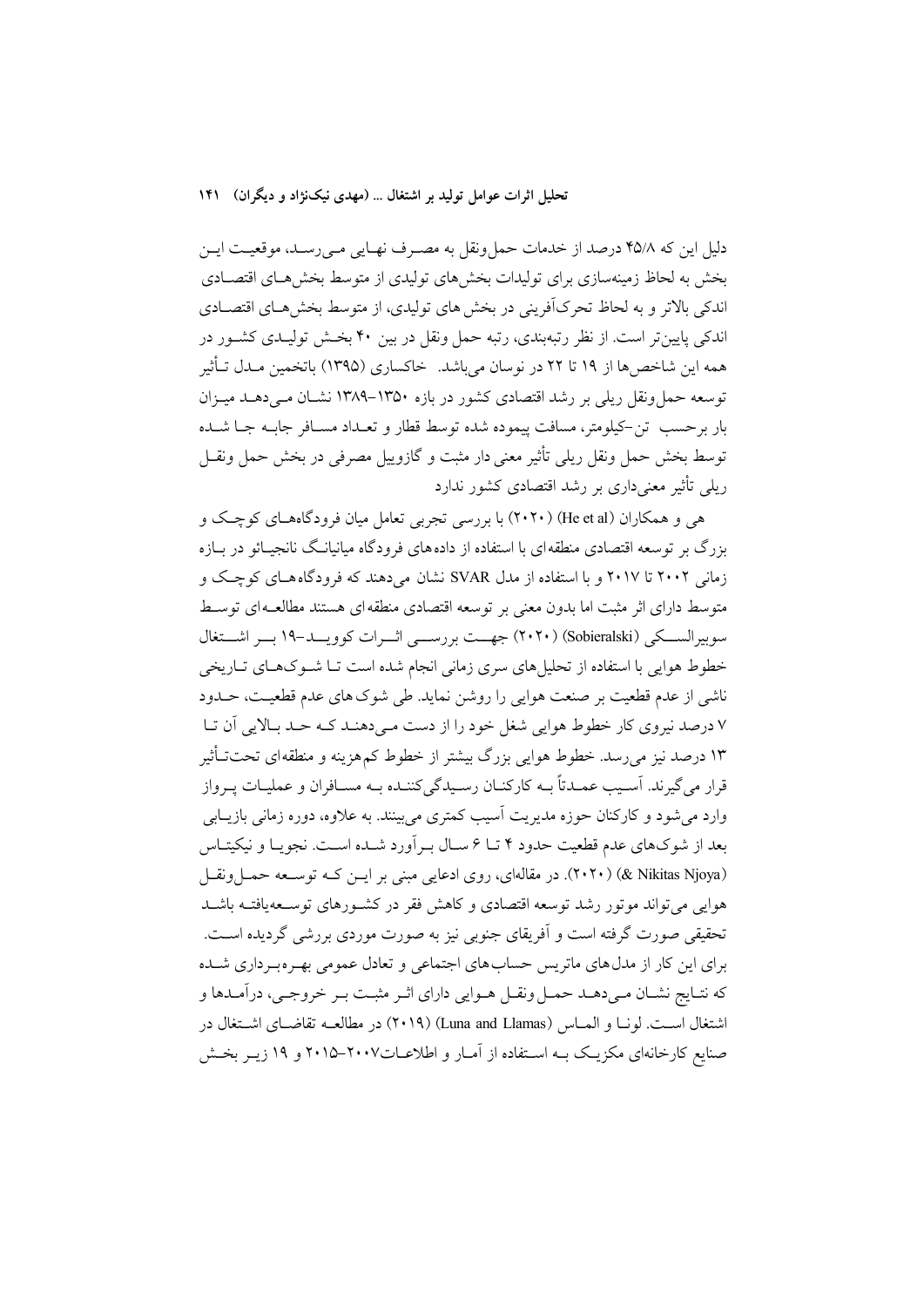صنایع کارخانهای و روش پانل دیتا نتیجهگیری میکنند کشــش تقاضــای اشــتغال نســبت بــه دستمزد منفی و فقط در اشتغال تخصصی با معنی است، بهرهوری نیروی کبار و صبادرات به ترتیب اثــرات منفــی و مثبــت بــر تقاضــای اشــتغال دارد. فنــگ و همکــاران (Feng et al) (۲۰۱۹) بیان میکنند در ایالت متحده آمریک انرخ رشد جمعیت، یارانههای دولتبی بـه حمل ونقل هوايي، رشد صنعت گردشگري، رشد سرانه درآمد و GDP داراي ارتبـاط مـؤثري در توسعه صـنعت حمـلونقـل هـوايي هسـتند. سـرمايهگذاري در بخـش حملونقل، نقش كمككنندهاي در فرأيند اقتصادي برخي از كشـورهاي أفريقـايي داشـته اسـت. همچنـين در مورد کشــورهای SSA بهــرهوری تشــکیل ســرمایه در بخش حمل ونقل به مراتــب بیشتر از بهرهوری تشکیل سرمایه در کل بخشهای اقتصادی است. در حـالییکه در مورد کشـورهای SIDS بهرهوری سرمایه گذاری در بخش حمل ونقل با بهرهوری در سایر بخشها تقریباً برابـر بوده است. افـزايش درآمـد سـرانه شـهروندان موجـب افـزايش پتانسـيل سـفرهاي هـوايي شهروندان مي گردد. به علاوه، توسـعه صـنعت هـوايي نـه تنهـا باعـث ارتقـاي حمـل ونقـل داخلی میشود بلکه عملکردهای شهری را ارتقا میدهد و ارتقای عملکردهـای شـهری نیـز موجب بهبود فضای شهرها برای جذب سرمایهگذاری میگردد. همچنـین، متوسـط نسـبت نفر -دستگاه در صنعت هوايي جهان برابر ۱۰۰ به يک است در حالي که اين نسبت در چـين ۲۰۰ به یک است نیومارک (Neumark) (۲۰۱۸) در مطالعه ارتباط بین حداقل دستمزد بـالا و اشتغال در امریکا، ابتدا به بررسی موضوع به صورتی تاریخی می پـردازد و در ادامــه از جنبــه نظری بحث را ادامه داده و نشان میدهد که در زمان حداقل دستمزد بالا چگونه کارگران بـه جست وجوی شغل جدید میپردازنـد و در نهایـت نتیجـهگیـری مـیکنـد افـزایش حـداقل دســتمـزد ابتـدا در امريكــا صــورت گرفتــه و دورههــاي بعــدي بــه ســاير كشــورها هــم سرایت میکند یعنی افزایش حداقل دستمزد در امریکا منجر به افـزایش حـداقل دسـتمزد در سایر کشورها خواهد شد.

مرور مطالعات تجربي صورت گفته نشان مي دهد كه در ايـران تــاكنون مطالعــهاي مشــابه با موضوع اين مطالعه صورت نگرفته است. همچنين در بيشتر مطالعــات خــارجي وضــعيت اشتغال و بهرهوري و عوامل مؤثر بر أن تحليل شده و مطالعات كمي بـه الگوســازي و ارائــه مدل در این زمینه یرداختهاند. علاوه بر موارد مذکور، در ایــن مطالعــه بــر خــلاف مطالعــات قبلي موجودي سرمايه در بخش حمل ونقل هوايي و همچنين قيمت سـرمايه در ايــن بخــش نیز بر آورد و محاسبه گردیده است.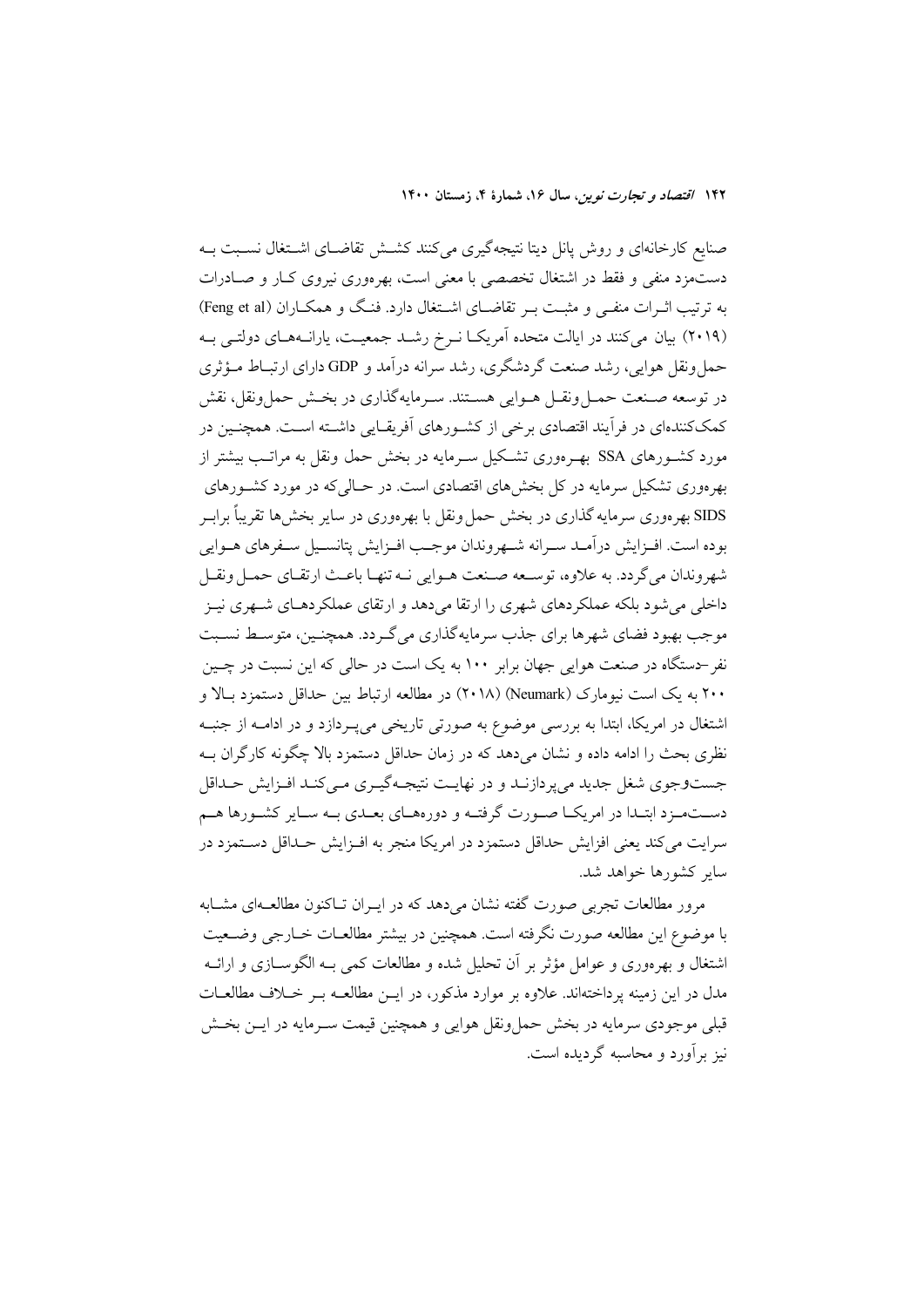تحلیل اثرات عوامل تولید بر اشتغال ... (مهدی نیکنژاد و دیگران) ۱۴۳

### 3. روش پژوهش

روش شناسی در دو قسمت بیان مـیگـردد. قسـمت اول مربـوط بـه تـابع اشـتغال و نحـوه بهدستآمدن آن است. در قسمت دوم، روش اقتصادسنجي براي تخمين ضرايب مـدلي كـه در قسمت اول بیان شد، تشریح می گردد.

#### ۱.۳ تابع اشتغال

بهطور کلی الگوهای تابع تقاضای نیرویکار در اقتصـاد بـه دو قسـمت نظریـههـای ایسـتا و پویای تقاضای نیرویکار تقسیم می شـوند. نظریـه ایسـتای تقاضـای نیـرویکـار وضـعیت تقاضای نیرویکار را از سوی کارفرمایان یا بنگاههای اقتصادی بر اساس حداکثرســازی تــابع سود یا حداقل سازی تابع هزینه مورد تجزیــه و تحلیــل قــرار مــیدهــد. نظریــههـای پویــای تقاضای نیروی کار، تقاضای این نهاده را طی چند دوره زمانی از سـوی واحـدهای تولیـدی در نظر می گیرد. تفاوت بین تقاضای واقعی و مطلوب برای عامل کار، بهواسـطه هزینــههــای تعديل و عدم تعديل بهوجود مي[يد. بنگاهها بهدنبال حداقلسازي مجموع هزينههاي تعــديل و عدم تعدیل هستند (امینی و همکاران، ۱۳۹۱: ۱۴۱).

#### ۱.۱.۳ رهیافت ایستای تقاضای نیروی کار

بهمنظور تخمین تابع تقاضای نیـرویکـار بـهصـورت ایسـتا از دو روش اسـتفاده مـی شـود. بهطوریکه در برخی مطالعات از روش حداکثر نمودن سود تولیدکننده و در برخی دیگــر از روش حداقل نمودن هزينه توليدكننده استفاده شده است كه ايــن دو روش تفــاوت هــايي بــا هم دارد. اول، در تابع سود مـیبایسـت شـرایط رقابـت کامـل برقـرار باشـد، امـا در روش حداقلنمودن تابع هزينه اين بحث ضرورتي ندارد. دوم، تابع تقاضايي كه از حــداكثر نمــودن تابع سود بـه دسـت مـى اَيــد تــابع قيمــت محصــول اســت، ولــى در صــورتىكـه از روش حداقلنمودن تابع هزينه بهدست أيد، تابع مقدار محصول است.

## ۲.۱.۳ روش حداقلسازی تابع هزینه

در این روش از تابع هزینه تولیدکننده استفاده مـیشـود. بــه ازای سـطوح مختلـف تولیــد، حداقل مخارج لازم برای رسیدن به سطح تولید مورد نظر محاسبه میشـود کـه همـان تـابع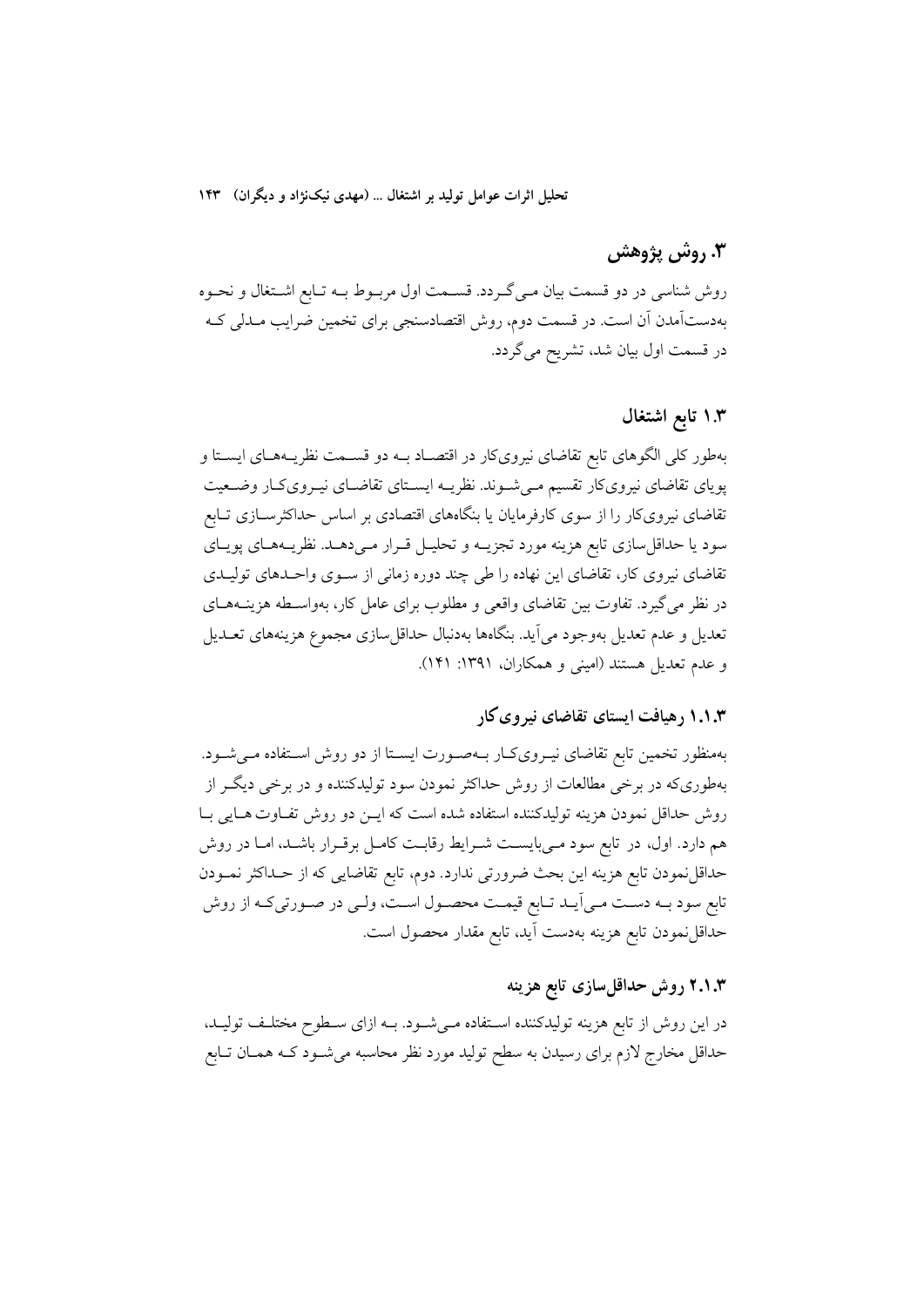هزينه بنگاه است. ايـن تـابع هزينــه بــهصـورت تـابعي از ســطح توليــد و قيمــت نهــادههــا تعریف می شود و در شرایط رقابت کامل، توصیف کاملی از رفتار بنگIه را فــراهم مــیکنــد. اگر تابع تولید برای یک بنگاه فرضی بهصورت زیر در نظر گرفته شود:

$$
Q = A[\alpha L^{-\rho} + (1 - \alpha)K^{-\rho}]^{\frac{1}{\rho}}
$$
 (1)

تابع هزينه بهصورت زير خواهد بود:

$$
C = QA^{-1}Wr[(1-\alpha)^{\sigma}W^{-\sigma\rho} + \alpha^{\sigma}r^{-\sigma\rho}]^{\frac{1}{\sigma\rho}}
$$
 (1)

کـه در آن W دسـتمزد نيـرويکـار (هزينـه جيـران خـلـدمات سـرانه)، r قيمـت سـرمايه (نرخ بهره)، Q ارزش افزوده و A معیار تکنولوژی یـا همـان فنـاوری اطلاعـات و ارتباطـات (ICT: Information and Communications Technology) است. با استفاده از لم شبارد داریم:

$$
\frac{\partial c}{\partial w} = L^{d} = QA^{-1} \alpha^{\frac{1}{p}} [(\frac{1-\alpha}{\alpha})^{\sigma} (\frac{r}{W})^{\sigma p} + 1]^{\frac{1}{p}}
$$
 (۳)  
از اینجا به تابع تقاضای نیرویکار (اشتغل) میرسیم کـه پس از لگاریتم گیروی از آن  
خواهیم داشت:

$$
LNL = C - \alpha_1 LnW + \alpha_2 Lnr + \alpha_3 LnQ + \alpha_4 LnA \tag{5}
$$

که در آن C عرض از مبدأ، W دستمزد نیرویکار، r قیمت سـرمایه، Q ارزش|فـزوده و A معیار تکنولوژی یا همان فناوری اطلاعات و ارتباطات (ICT) است.

۲.۳ روش اقتصادسنجی مدلهای اقتصادسنجی مبتنی بـر دادههـای سـری زمـانی بـه پایـایی و وجـود ریشـه واحـد حساس هستند. بنابراین روش تخمین وابستگی زیادی به پایایی متغیرهـا و در نتیجـه درجـه جمع بستگي آنها دارد. مطالعات پیشین مختلفی با روش،ای همجمعبستگی متفاوت صـورت گرفتـه اسـت کـه مبے تسوان سبہ روش ہسای انگسل و گرنجسے (Engle RF, Granger CWJ)، (۱۹۸۷)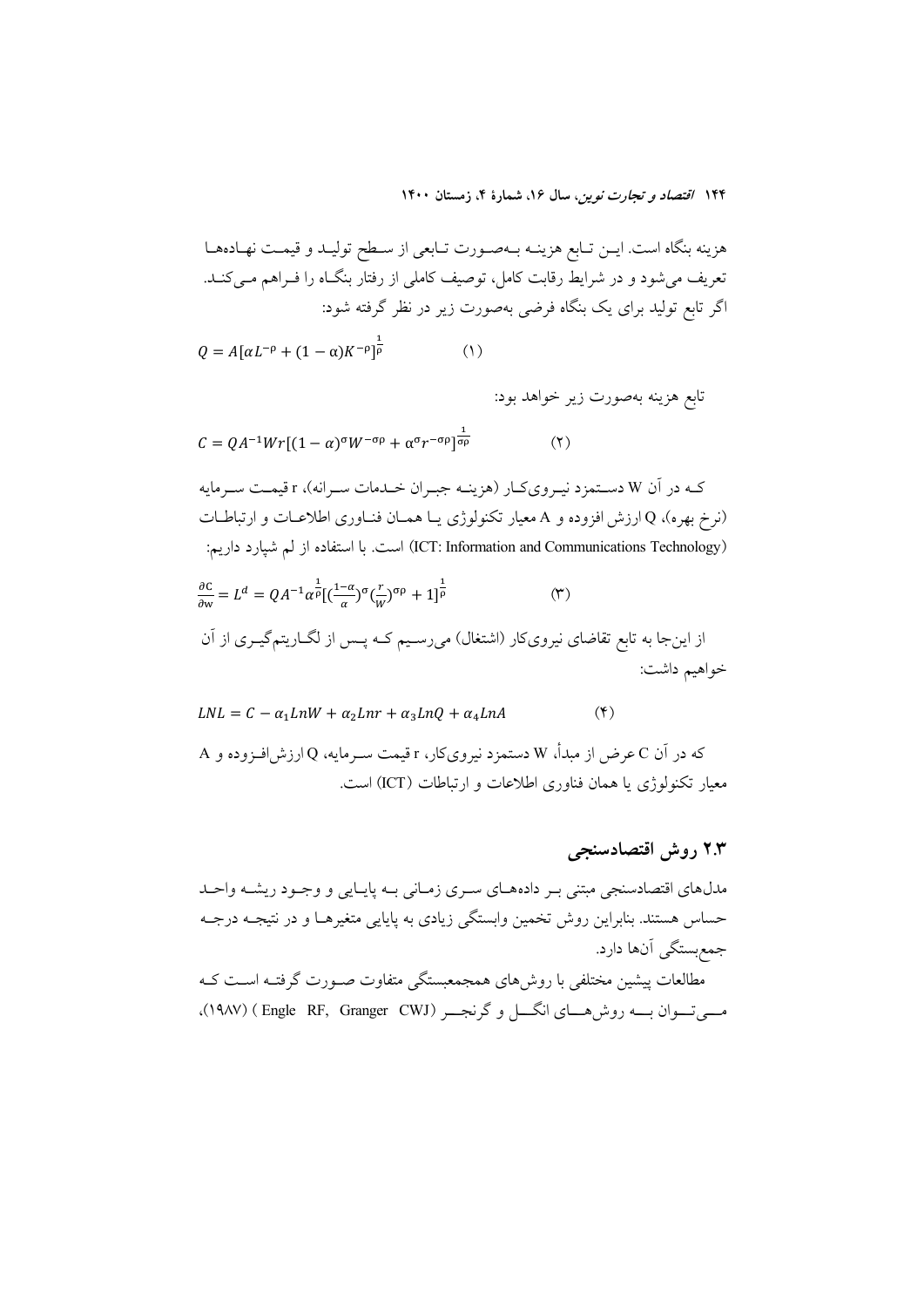تحلیل اثرات عوامل تولید بر اشتغال … (مهدی نیکنژاد و دیگران) ۱۴۵

جوهانسـون (Johansen, S., & Juselius) و جوهانسـون و جوسـيليوس (Johansen, S., & Juselius) (۱۹۹۰) اشاره کرد.

از روش هسای جدیسدتر بسرای مسدل هسای دارای همجمعیستگی، استفاده از روش خودبازگشتی با وقفه توزیعی با رویکرد کـران اسـت. ایــن روش عمــدتاً بــر پایــه مطالعــات يســران و شــين (Pesaran & Shin) (١٩٩٨) و يســران، شــين و اســميت ( Pesaran, Shin and Smith) (۲۰۰۱) استوار است. از مزایای این روش این است کـه بـرای متغیرهـای بـا درجـه جمع بستگی صفر و یک یعنی (0)I و I(1) قابـل اسـتفاده اسـت و هــر ترکیبــی از ایــن نــوع متغیرها را به کار میبرد. دوم، ضرایب کوتاه مدت و بلندمدت را همزمان بـرآورد مـینمایـد. بهعلاوه، این روش با طول مشاهدات اندک هم یاسخگو است.

مدل خودباز گشتی بـا وقفـه تـوزیعی بـرای متغیرهـای ایـن پـژوهش بـهصـورت زیـر ارائه می شود:

 $LnL_t = \beta_1 + \beta_2 LnQ_t + \beta_3 LnW_t + \beta_4 LnR_t + \varepsilon_t$  $\omega$ 

که L متغیر نیروی کـار، Q متغیــر ارزش افــزوده، W متغیــر دســتمزد و R متغیــر قیمــت سرمايه است. رابطه (۵) روابط بلندمدت ميان متغيرها را نشان مي دهد.

بنابر روش پیشنهادی یسران، شین و اسمیت (Pesaran, Shin and Smith) (۲۰۰۱)، جهت دست۱یبی به مدل بلندمدت ابتدا فرم تصحیح خطا مطابق رابطه (۶) تشکیل شــده و ضــرایب آن بر آورد می گردد:

 $\Delta LnL_t=\lambda_1+\textstyle\sum_{i=1}^{n1}\lambda_{2i}\Delta LnL_{t-i}+\textstyle\sum_{i=0}^{n2}\lambda_{3i}\Delta LnQ_{t-i}+\textstyle\sum_{i=0}^{n3}\lambda_{4i}\Delta LnW_{t-i}+\textstyle\sum_{i=0}^{n4}\lambda_{5i}\Delta LnR_{t-i}+\theta_1 LnL_{t-1}+\textstyle\sum_{i=0}^{n4}\lambda_{5i}\Delta LnR_{t-i}$  $(5)$  $\theta_2 LnQ_{t-1} + \theta_3 LnW_{t-1} + \theta_4 LnR_{t-1} + \varepsilon_t$ 

رابطــه فــوق بــه شــكل حــداقل مربعــات معمــولى (OLS: Ordinary Least Square) قابل بر آورد است. به علاوه، این رابطه ترکیبی از ضرایب کوتاهمدت و بلندمدت را هــمزمــان برآورد می نماید. در واقع، ضـرایب مربــوط بــه متغیرهــای دارای تفاضــل مرتبــه اول، همــان ضرایب کوتاهمدت هستند. همچنین، با نرمـال کـردن ضـرایب دارای یـک وقفـه متغیرهـای مستقل با ضريب  $\theta_1$ ، ضرايب بلندمدت متناسب با هر متغير محاسبه مي شود.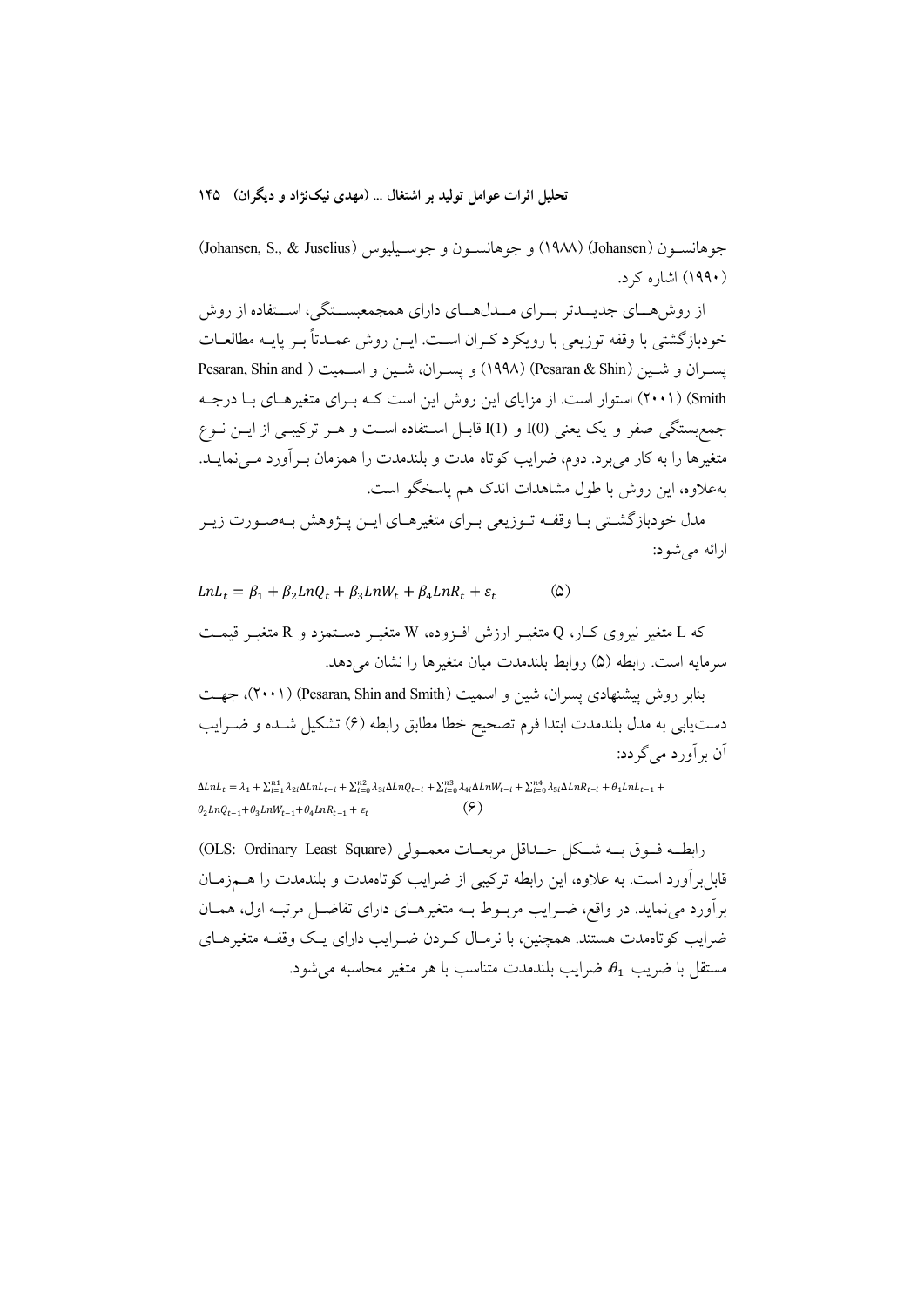پس از تخمین رابطه تصحیح خطا، آزمون های تشخیصی برای اطمینـان از صـحت مـدل برآورد شده به کار مـیرونــد تــا عــدم وجــود مشــکلات تأییــد گــردد (گجراتــی و یــورتر، ۲۰۰۴ ،Gujarati, D. N., & Porter)، (لوتكييول و همكاران U۰۰۴ ،Lütkepohl et al). سیس، بنابر پیشنهاد پسران، شین و اسمیت (۲۰۰۱)، از آزمون کران جهت بررسی وجـود یا عدم وجود همجمعبستگی استفاده میشود. فروض این اَزمون به شرح زیر است:  ${H_0: \theta_1 = \theta_2 = \theta_3 = \theta_4 = 0}$ <br>  ${H_A: \theta_1 \neq \theta_2 \neq \theta_3 \neq \theta_4 \neq 0}$  $(V)$ که در صورت رد شدن فرض صفر، یعنی عدم وجود همجمعبستگی، به سمت پــذیرش

همجمع بستگي خواهيم رفت. آماره F جهت آزمودن فرض صـفر ارائــه شــده، داراي توزيــع استاندارد نیست و مقادیر بحرانی آن توسط پسران، شین و اسمیت (۲۰۰۱) ارائه شده است. مقادیر بحرانی ایــن اَزمــون دارای دو کــران بــالا و پــایین اســت و نحــوه اَزمــون تشــخیص بدین صورت است که اگر آماره محاسبه شده برای مدل از مقدار کران بـالایی بیشــتر باشــد، فرض صفر رد می گردد. در سوی دیگر، اگر آماره F کمتر از مقدار کران پیایین باشید، دلیلی برای رد فرض صفر وجود ندارد. در نهایت، اگـر آمـاره F بـین مقـادیر کـران بـالا و پـایین قرار گیرد، آزمون کران بی نتیجه است. نکته نهایی این است که مقادیر بحرانـی بــا توجــه بــه سطح معناداری، دارای مقادیر متفاوتی است.

در صورتي که آزمون کړان منجر به پذيرش وجود همجمعبستگي شود، آنگIه مـي تـوان مقادير بلندمدت را محاسبه و تفسير نمود.

## ۴. يافتەهاي يژوهش

با توجه به توضیحات ارائه شده در روششناسی مقاله، اکنون به برآورد مدل، ارزیابی آمــاری خروجي و سپس تحليل اَن پرداخته مي شود.

دادههای سالانه سری زمانی مربوط بـه صـنعت هـوایی بـین سـالهـای ١٣٨٢ تـا ١٣٩٧ مورداستفاده قرار گرفته است. برای این منظور متغیرهای ارزش(فزوده و تعداد نیروی انسـانی و دستمزد نیرویکار از روش کتابخانهای جمعآوری شـده و سـپس بـا توجــه بــه نیــاز بــه متغیرهای موجودی سرمایه و قیمت سرمایه، این متغیرها به روش ارایه شده در قسمت قبـل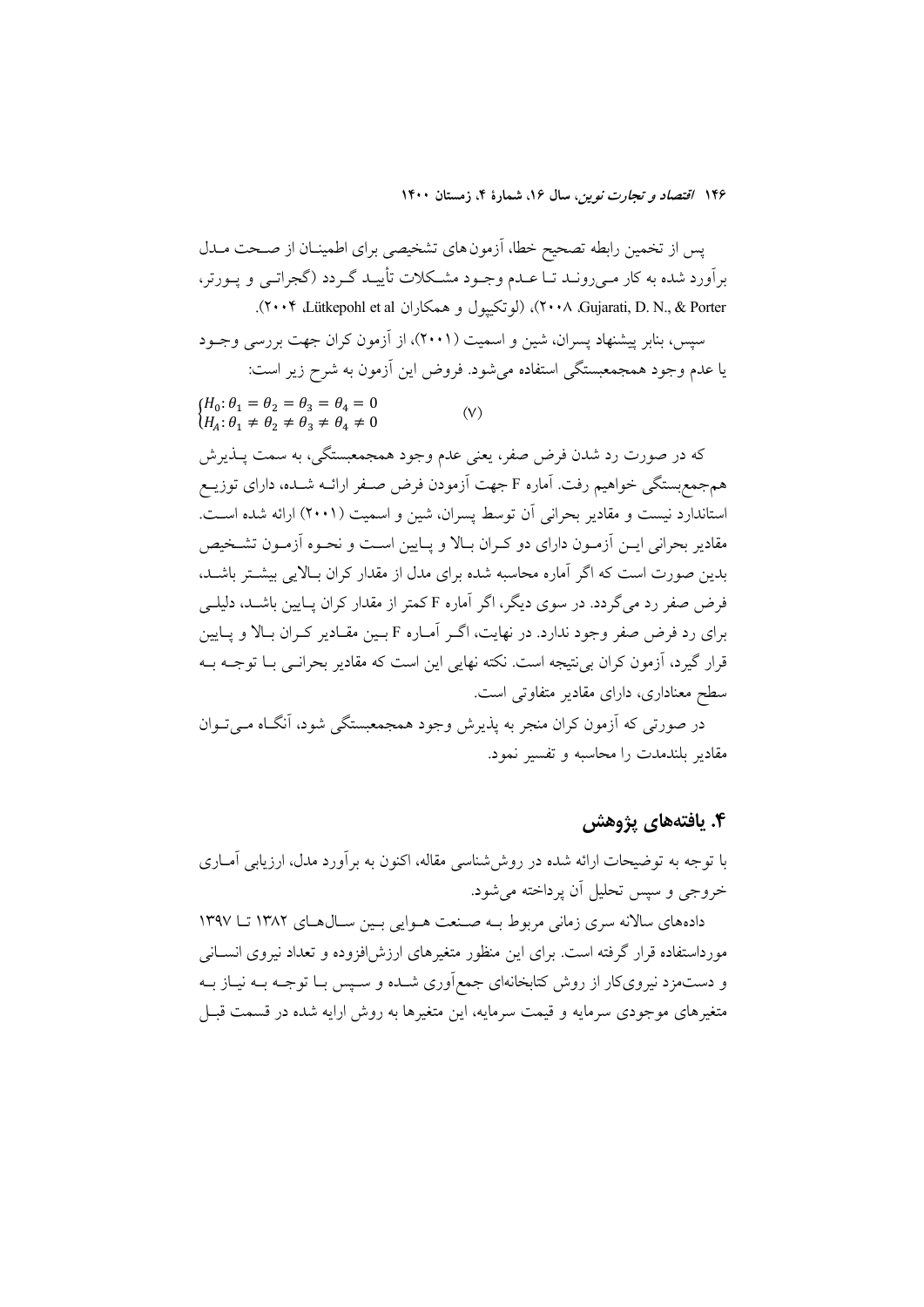تحلیل اثرات عوامل تولید بر اشتغال ... (مهدی نیکنژاد و دیگران) ۱۴۷

برآورد و محاسبه گردیــده اســت. مــدل اقتصادســنجی ایــن پــژوهش مطــابق روش(شناســی بيان شده به صورت رابطه (٨) است:

 $(\wedge)$  $LnL_t = \beta_1 + \beta_2 LnQ_t + \beta_3 LnW_t + \beta_4 LnR_t + \varepsilon_t$ 

که L متغیر نیروی کـار، Q متغیــر ارزش افــزوده، W متغیــر دســتمزد و R متغیــر قیمــت سر مايه است.

به طور معمول، در بررسی مدلهای اقتصادسنجی سری زمانی، ابتـدا بـه پایـایی متغیرهـا يرداخته مي شـود. در اينجــا نيــز گرچــه روش ARDL حساســيتي بــه درجــه جمــع بســتگي متغیرها ندارد اما آزمون ریشه واحد جهت اطمینان از عدم وجود متغیرهای بـا جمـع بســتگی درجه ۲ صورت مي گيرد.

جهت بررسی پایایی متغیرها ابتدا وجود شکست ساختاری برسی میشود تا بـا توجـه بـه آن بتوان أزمون ریشه واحد مناسب را انتخاب کرد. در ابتدا بــا اســتفاده از متغیرهــای اصــلی الگو، یک رگرسیون با روش OLS بر آورد شـده و سـیس بـا آزمـون بازگشـتی (Recursive) وجود شکست بررسی شده است. نتیجه آزمون بازگشتی در نمودار زیر مشاهده می شود.



مأخذ: بافتههای تحقیق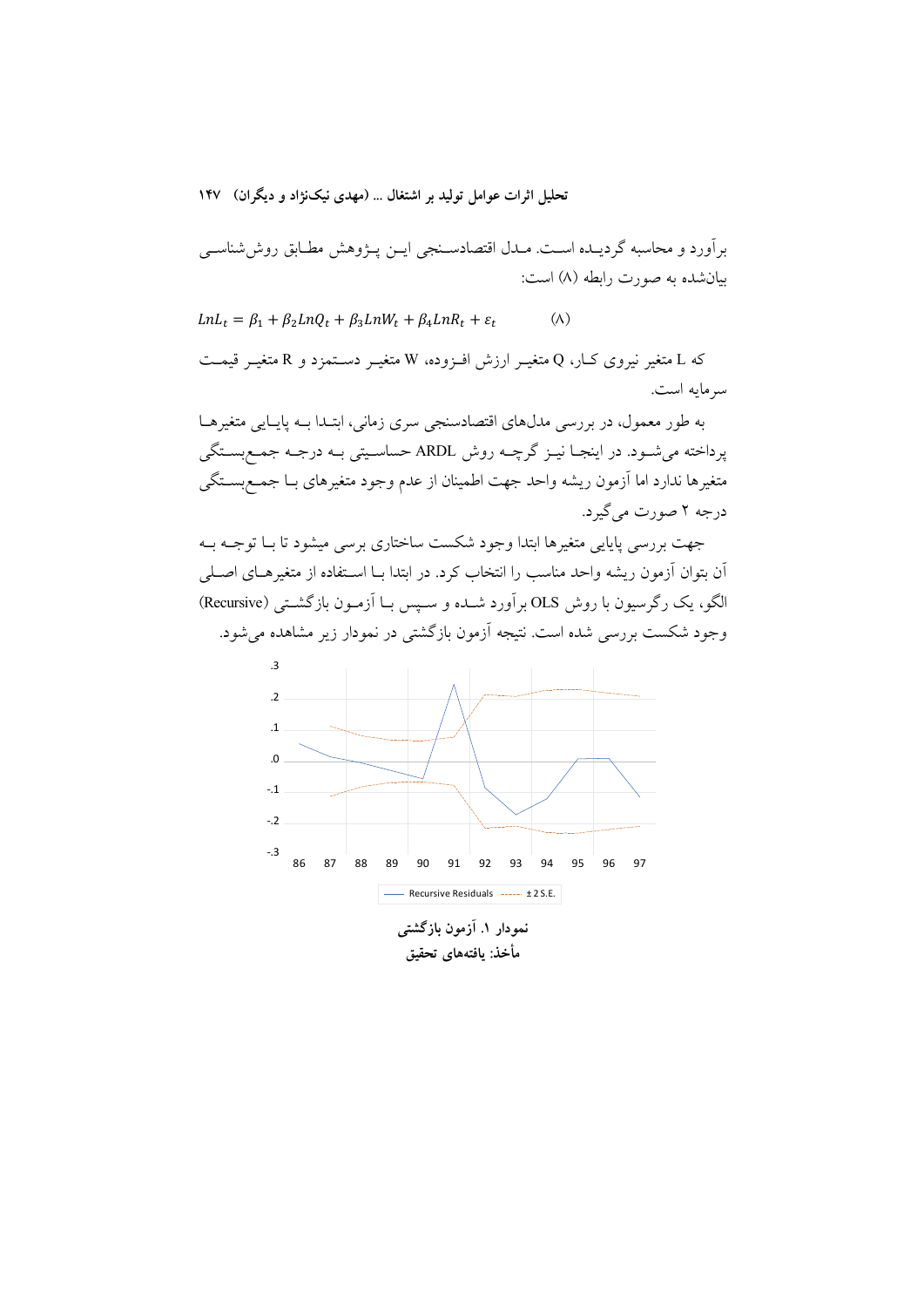آزمون بازگشتی حاکی از وجود شکست در رگرسـیون اسـت. بنـابراین، بـرای بررسـی پایایی متغیرها از آزمون ریشه واحـد پـرون (Peron) در حالـت وجـود شکسـت سـاختاری استفاده شده كه نتايج به شرح زير است. فرض صفر اين آزمون، وجود ريشه واحد است.

جدول ١. آزمون ريشه واحد يرون مأخذ: يافتههاى تحقيق

| نتیجه آزمون در تفاضل اول          | نتيجه آزمون در سطح                    | متغير |
|-----------------------------------|---------------------------------------|-------|
| فرض صفر رد میگردد و لذا پایا است. | فرض صفر رد نميگردد و لذا ناپايا است.  | LnL   |
|                                   | فرض صفر رد میگردد و لذا پایا است.     | LnQ   |
| فرض صفر رد میگردد و لذا پایا است. | فرض صفر رد نمي گردد و لذا ناپايا است. | LnR   |
| فرض صفر رد میگردد و لذا پایا است. | فرض صفر رد نميگردد و لذا ناپايا است.  | LnW   |

نتایج آزمون ریشه واحد نشان میدهد که کلیه متغیرها در سطح یا در تفاضـل مرتبــه اول پایا هستند. با توجه به نتایج اَزمون ریشه واحد پرون در جدول ۱، میتوان نتیجهگیری نمــود که تمام متغیرها بجز متغیر ارزش(فزوده که در سطح پایا است، در تفاضــل اول خــود پایــایی نشان میدهند. لذا بهدلیل ناپایایی متغیرها در سطح، میتوان از روش۵مای هـمجمـعبسـتگی استفاده نمود و بهکارگیری روش ARDL با رویکرد کران بلامانع است.

اکنون بایستی به برآورد ضـرایب بلندمـدت رابطـه (۸) پرداخــت. بـرای ایــن کــار ابتــدا ضرایب مدل تصحیح خطای (۹) به روش حداقل مربعات معمولی برآورد میگردد.

فرم تصحیح خطای فوق، ضرایب بلندمدت و کوتاهمدت را در کنار هم قـرار مـیدهـد. درواقع، با برأورد كردن ضرايب مـدل تصـحيح خطـا، مـىتـوان ضـرايب بلندمـدت را نيـز محاسبه نمود. برای تخمین زدن ضرایب در رابطـه (۹)، مهـم اسـت کـه تعـداد وقفـههـای متغیرهای دارای وقفه مشخص گردد. برای پیدا کردن وقفهها، مدل را با وقف4هـای متفـاوت اجرا کرده و با استفاده از معیارهای اطلاعات، بهترین مدل را انتخاب می نماییم.

 $\Delta LnL_t = \lambda_1 + \sum_{i=1}^{n_1} \lambda_{2i} \Delta LnL_{t-i} + \sum_{i=0}^{n_2} \lambda_{3i} \Delta LnQ_{t-i} + \sum_{i=0}^{n_3} \lambda_{4i} \Delta LnW_{t-i} + \sum_{i=0}^{n_4} \lambda_{5i} \Delta LnR_{t-i} + \theta_1 LnL_{t-1} + \theta_2$  $\theta_2 LnQ_{t-1} + \theta_3 LnW_{t-1} + \theta_4 LnR_{t-1} + \varepsilon_t$ 

معیارهای اطلاعات شامل آکائیک (AIC)، شوارتز (SIC) و حنان-کــوئین (HQC) اســت. رویه انتخاب بدین صورت است که هر بار یکی از معیارهای انتخاب مدل استفاده می شـود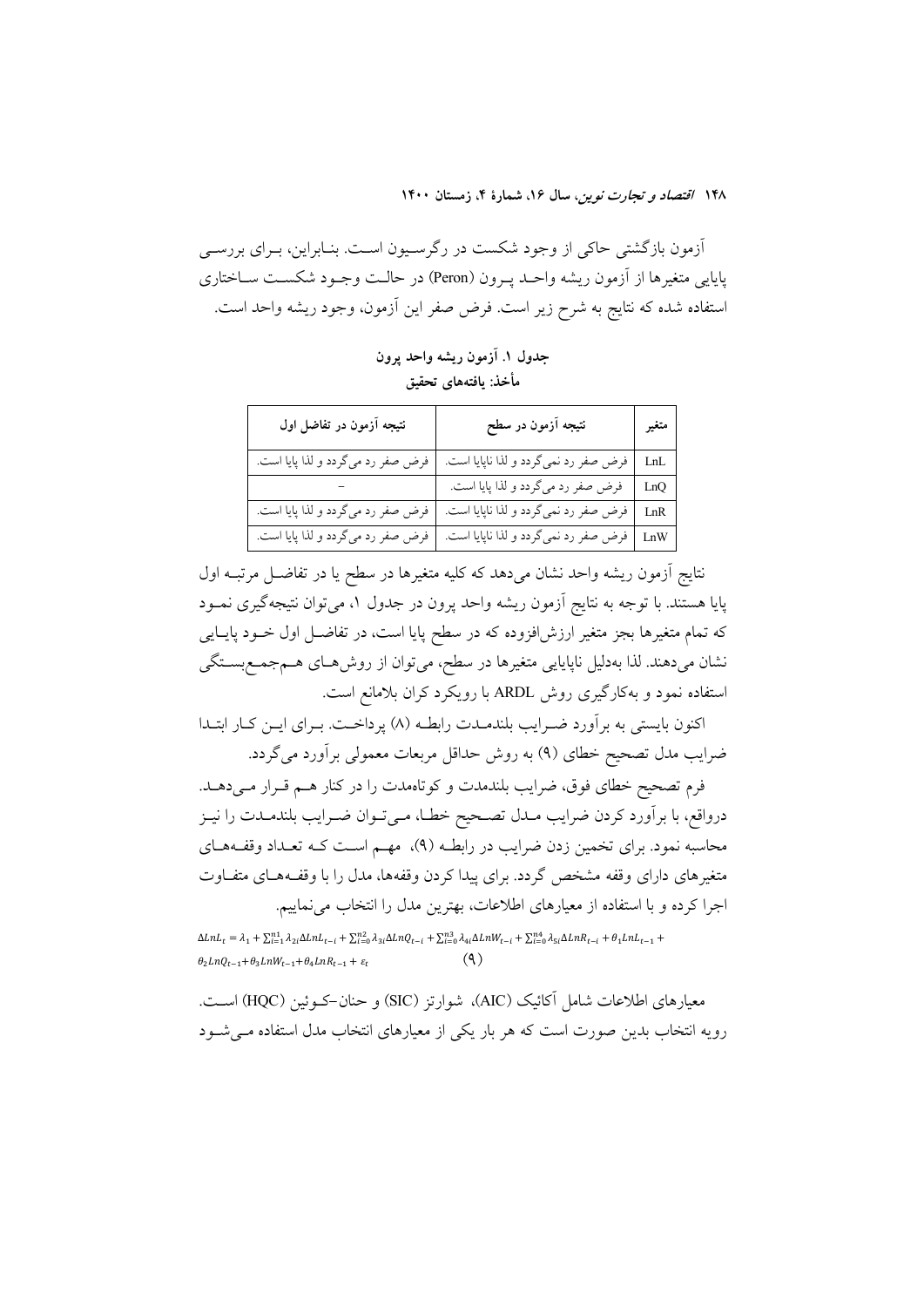تا بین همه ترکیبهای مختلف و امکانپذیر برای وقفههای متغیرها جستجو کـرده و ترکیبـی که کمترین معیار اطلاعاتی را ایجاد میکند پیشنهاد دهد. به عبارت دیگر، مدلی کـه کمتـرین معیار انتخاب را دارد، مدل بهینه است. عامل مهمی که تعداد مدلهای تحت جســتوجـو را مشخص می کند، بیشینه وقفه برای متغیرها است. بــا توجــه بــه تعــداد متغیرهــای مســتقل و مشاهدات در دسترس، بیشینه وقفه برابر ۲ اعمال گردید. بدین ترتیب، ترکیـبهـای مختلفـی از وقفهها برای متغیرها برآورد گردید و نتایج مقایسه شد. مدلهای انتخابی توسط معیارهـای AIC و HQC دارای عارضه بودند ولی مدل انتخابی توسط معیار SIC عاری از آسـیب بـود و لذا به عنوان خروجي بهينه انتخاب گرديد.

مدل انتخاب شده بـه فـرم ARDL (2,0,0,2) اسـت كـه اعـداد داخـل پرانتـز بـه ترتيـب نشاندهنده تعداد وقفه متناظر با متغير مربوطـه اسـت. ضـرايب بـراَورد شـده فـرم تصـحيح خطای رابطه (۹) در جدول ۲ آورده شده است.

| احتمال                                | آماره t                                      | خطاى استاندارد              | ضريب                                  | متغير                      |
|---------------------------------------|----------------------------------------------|-----------------------------|---------------------------------------|----------------------------|
| $\cdot/\cdot\cdot$ $\Upsilon$         | Y/9                                          | $T/V$ ۶۴                    | 1V/F                                  | C                          |
| $\cdot/\cdot\cdot$                    | $-\mathfrak{r}$ / $\mathfrak{r}$ a $\lambda$ | $\cdot$ / $\gamma$ / $\vee$ | $-1/\Lambda$                          | LnL <sub>1</sub>           |
| $\cdot$ / $\cdot$ 90                  | 1/A9.                                        | .709                        | ۱٬۲۹۵                                 | $LnQ-1$                    |
| $\cdot$ / $\cdot$ 90                  | 1/A9.                                        | .709                        | .790                                  | $\Delta$ LnQ               |
| $\cdot/\cdot\cdot$ ۴                  | $-\mathfrak{r}/\mathfrak{r}$                 | $\cdot/\cdot$ $\circ$       | $- \cdot$ /۴۲۲                        | LnR <sub>1</sub>           |
| $\cdot/\cdot\cdot$ ۴                  | $-\mathfrak{r}/\mathfrak{r}$                 | $\cdot/\cdot$ $\circ$       | $- \cdot$ /۴۲۲                        | $\Delta$ LnR               |
| $\cdot/\cdot\cdot$ $\circ$            | $-\mathsf{r}'/\mathsf{V}\Lambda\mathsf{O}$   | $\cdot$ / $\cdot$ )         | $-1/1$ ۴۰                             | $LnW-1$                    |
| $\cdot$ / $\cdot$ $\uparrow$ $\wedge$ | 7/9VQ                                        | $\cdot \pi \cdot r$         | $\cdot$ /1) $\tau$                    | $\Delta LnL_1$             |
| .4.99                                 | $-\frac{1}{\pi}$                             | $\cdot$ /197                | $-1$ $\uparrow$ $\uparrow$ $\uparrow$ | $\Delta$ LnW               |
| $\cdot$ / $\cdot$ 9 $\cdot$           | 1/97V                                        | $\cdot$ /۲۳۹                | ۰/۴۶۲                                 | $\Delta$ LnW <sub>-1</sub> |

جدول ٢. برآورد مدل تصحيح خطا مأخذ: يافتههاى تحقيق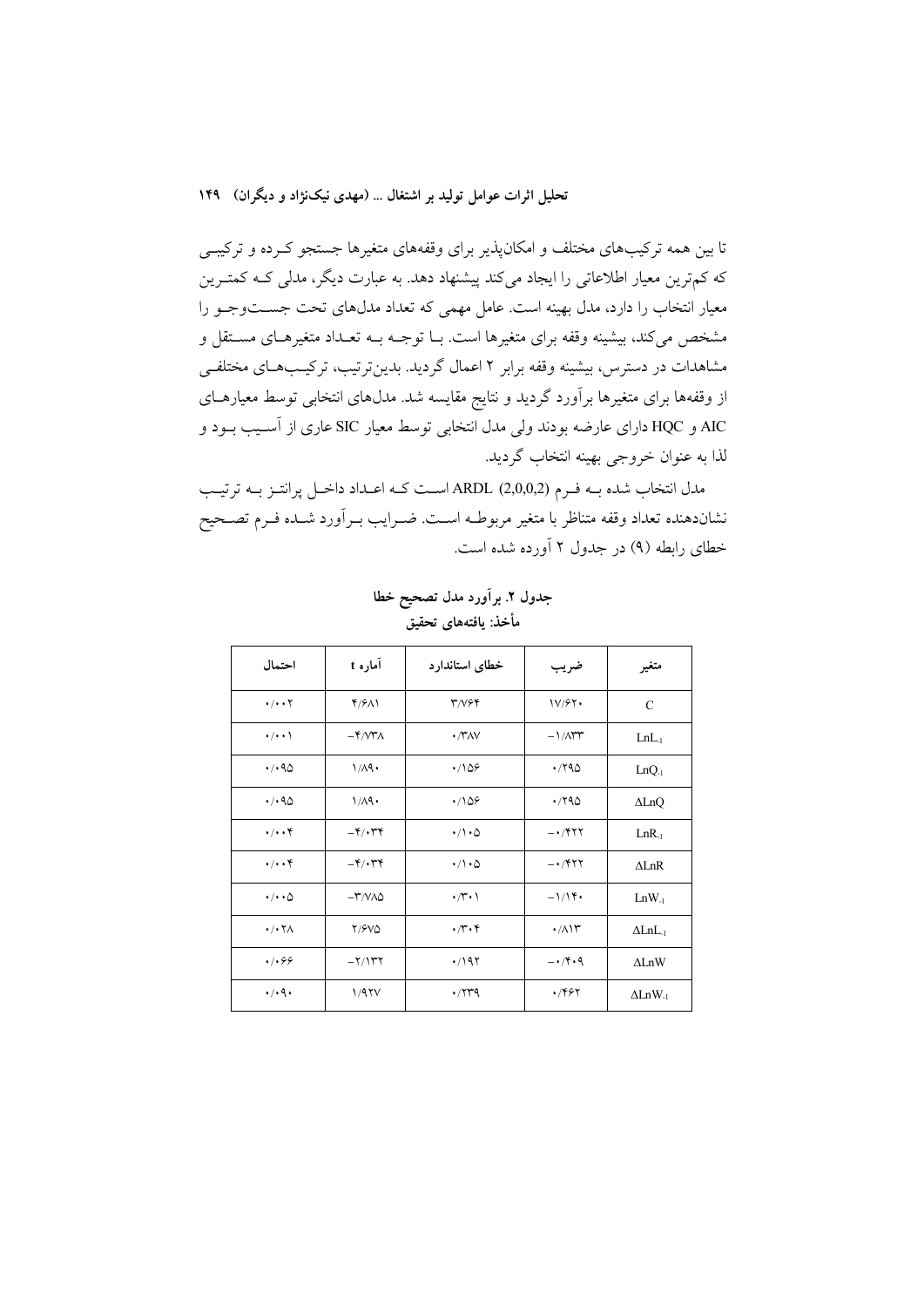پس از انتخاب بهترین مدل، بایستی آسیبشناسی انجام گیـرد تـا کیفیـت و اعتبـار مــدل محرز گردد. مسائلی که در اینجا بررسی میگردد شامل خودهمبستگی، ناهمسانی واریــانس، نرمال بودن جملات خطا و پایداری است که برای هر کدام به ترتیب آزمـونهـای بـروش-گادفری، بروش-پاگان-گادفری، جارکو-برا و مجموع تجمعی خطاهـای بازگشـتی بـه کـار گرفته شده است. جدول ۳ نتایج آزمونهای آسیبشناسی را نشان میدهد.

احتمال آماره آزمون آزمون  $.799$  $1/944$ بروش-گادفری  $\cdot$ /٢۴٣  $1/9Vf$ بروش-پاگان-گادفري  $.47$  $\cdot$ /\\\ جاركوجرا

جدول ٣. نتيجه آزمونهاي تشخيصي مأخذ: بافتههای تحقیق

بنابراین نتایج آزمون نشان میدهد که مدل برآورد شــده دارای مشــکل خودهمبســتگی و ناهمسانی واریانس ها نیست. به علاوه، پسماندهای مدل دارای توزیـع نرمـال هسـتند. نتـایج أزمونهاي مجموع تجمعي خطاهاي بازگشتي و مجموع مجذور تجمعي خطاهاي بازگشـتي مطابق نمودارهای ۲ و ۳ است که نشان می دهد مدل بر آورد شده دارای پایداری است.

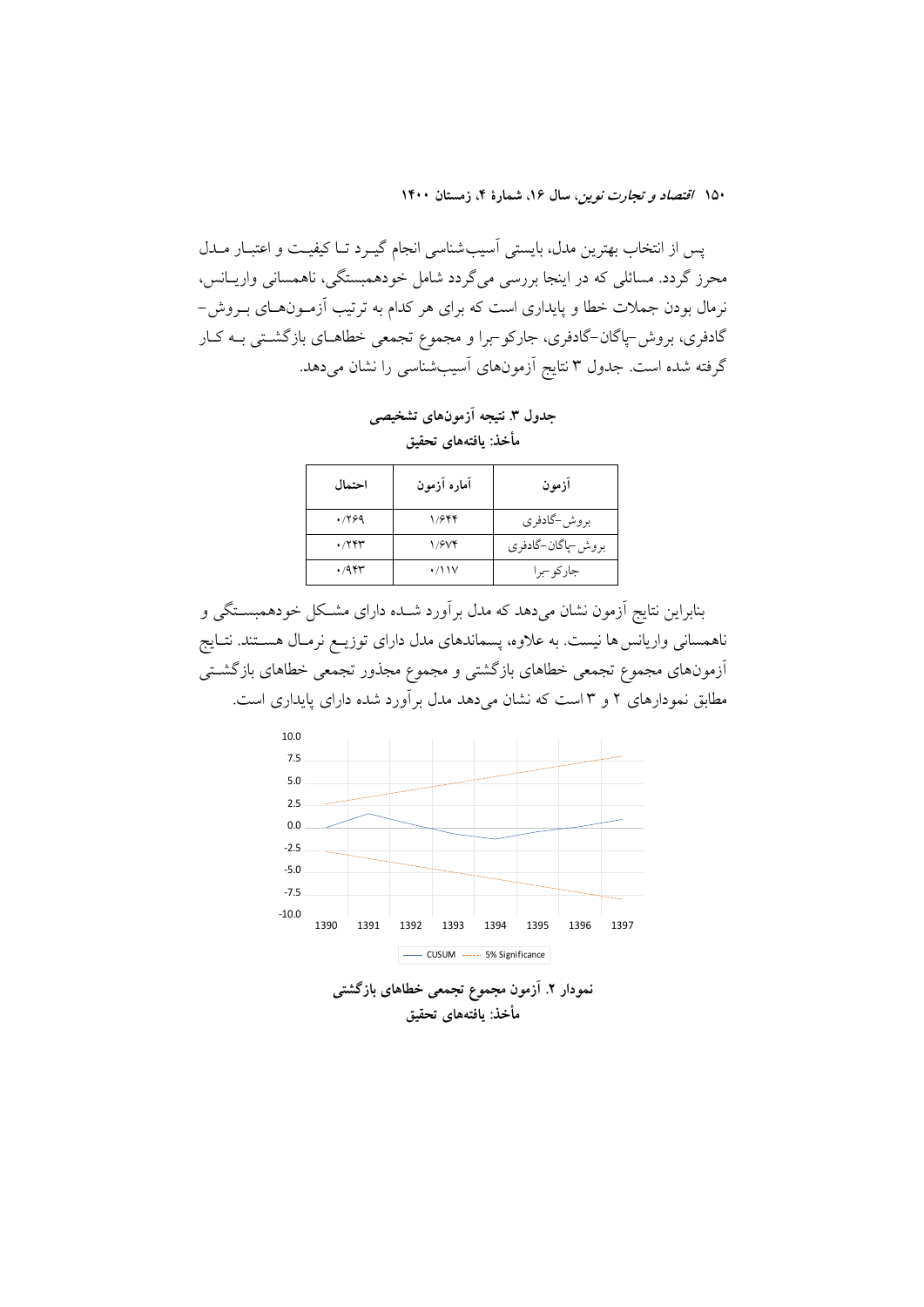تحليل اثرات عوامل توليد بر اشتغال ... (مهدي نيکنژاد و ديگران) ١٥١





پس از بررسی آزمونهای تشخیصی که مدل را مناسب ارزیابی نمود، بایستی بـا اسـتفاده از آزمون F در رویکرد کران به بررسی رابطه همجمعبستگی پرداخت. جـدول ۴، آمـاره F كران و مقادير بحراني آن را نشان مي دهد.

جدول ۴. آزمون کران مأخذ: يافتههاى تحقيق

| آماره F     |                                  |              |  |  |  |
|-------------|----------------------------------|--------------|--|--|--|
| 9/10        |                                  |              |  |  |  |
| كران پايين  | كران بالا                        | سطح معنادارى |  |  |  |
| <b>Y/VY</b> | $\mathsf{r}\mathsf{w}\mathsf{v}$ | ۱۰ در صد     |  |  |  |
| ۳/۲۳        | ۳٬۳۵                             | ۵ در صد      |  |  |  |
| 4/79        | ۵/۶۱                             | یک در صد     |  |  |  |

آماره F محاسبه شده برای آزمون کران برابر ۶/۰۸۵ است که مقایسه آن با حدود بحرانــی نشاندهنده بیشتر بودن آماره محاسبه شده از کران بالا در سطح معناداری یک درصـد اسـت. بنابراین با قدرت بالایی فـرض عـدم وجـود همجمعبسـتگی را رد نمـوده و وجـود رابطـه همجمع بستگي ميان متغيرها قبول مي شود.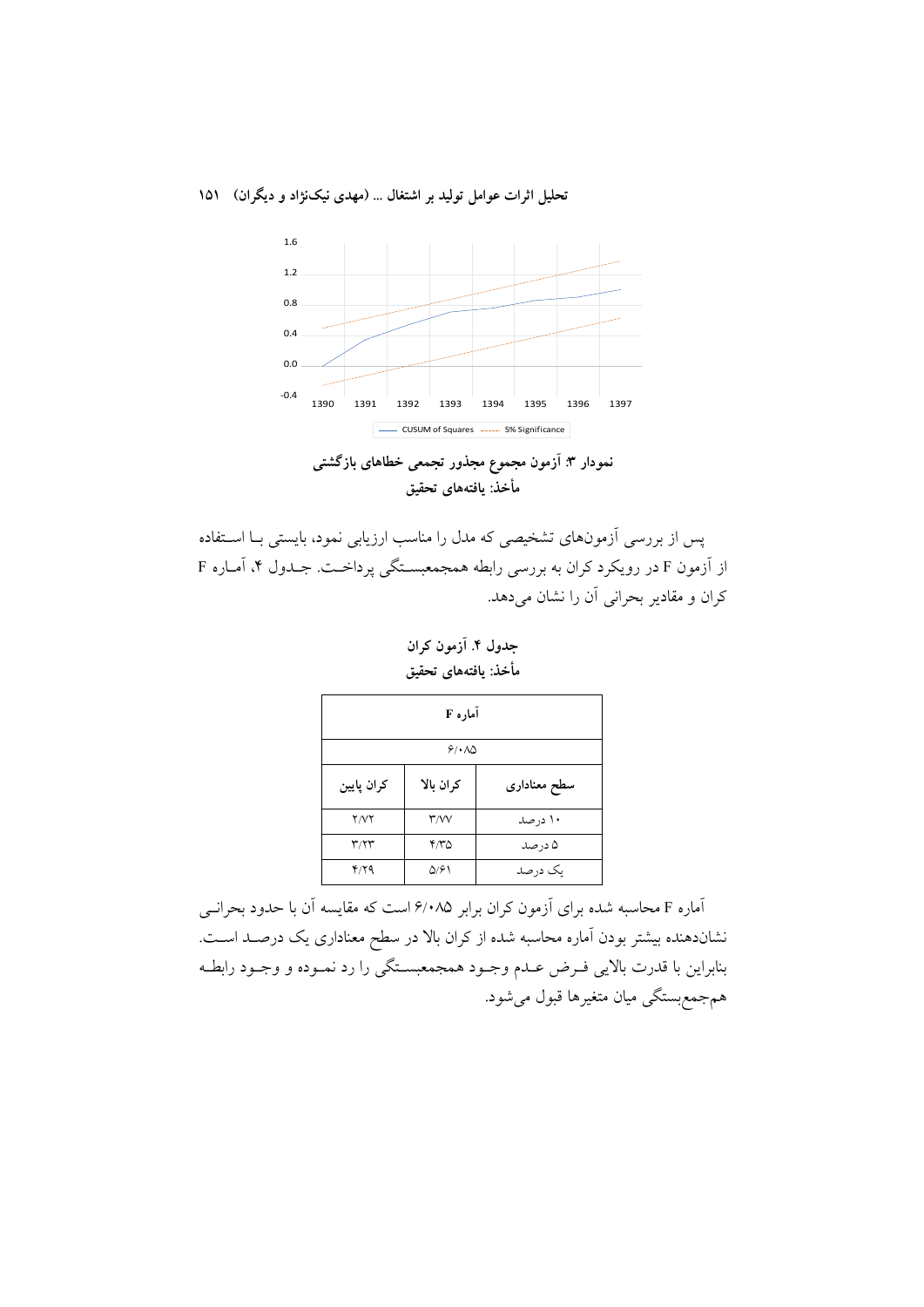حال که همجمعبستگی میان متغیرها تأیید گردید و یـا بــه عبــارت دیگــر وجــود رابطــه بلندمدت میان متغیرها پذیرفته شد، ضـرایب بلندمــدت مــدل محاســبه مــی گــردد. ضــرایب بلندمدت از نرمال کردن ضرایب برآورد شده و $\theta_2$  تا  $\theta_4$  بر ضریب برآورد شده  $\theta_1$  می $\vec{b}$ یـد کــه مقادیر محاسبه شده در جدول ۵ آورده شده است.

جدول ۵ ضرایب بلندمدت مأخذ: يافتههاى تحقيق

| احتمال                            | آماره t                  | خطاى استاندارد                        | ضريب                        | متغير |
|-----------------------------------|--------------------------|---------------------------------------|-----------------------------|-------|
| $\cdot$ / $\cdot$ $\Delta\Lambda$ | $Y/Y\cdot Y$             | $\cdot/\cdot\vee\tau$                 | .791                        | LnQ   |
| $\cdot$ / $\cdot$ + $\cdot$       | $-\lambda/\lambda$       | $\cdot$ / $\cdot$ $\uparrow$ $\wedge$ | $ \cdot$ $/ \nabla$ $\cdot$ | LnR   |
| $\cdot$ / $\cdot$ + $\cdot$       | $-\frac{\mathcal{S}}{N}$ | $\cdot/\rangle \cdot \rangle$         | $\cdot$ /977                | LnW   |

از آنجا که قبلاً رابطه بلندمدت تأیید شده بود، بنابراین امکان تفسـیر ضـرایب بلندمــدت فراهم است. هر سه ضریب برآورد شده به لحاظ آماری معنادار هسـتند. ضـریب متغیرهــای ارزش اف وده، قیمت سـرمایه و دسـتمزد نیـرویکـار بــه ترتیـب برابـر ۰/۱۶، ۰/۲۳ ۰/۶۲ است. نتیجه به دست آمده در این قسمت می تواند در راستای نظریه مدلهای انحصـار خرید باشد. مدلهای انحصار خرید نشان دادهاند که افزایش دستمزد نه تنها منجر به کـاهش اشتغال نمـیشـود بلکـه در برخـی مـوارد سـبب افـزایش اشـتغال هـم مـیشـود (کـارد و همكساران Card et al)؛ (برنشستاين و اســميت Schmitt & Schmitt ) و 199۸، ۱۹۹۸) (اسلونيمزيک و اسكات Slonimczyk & Skott ، ٢٠١٢). در مدل انحصـار خريـد كارفرمايـان با توابع عرضه صعودی نیروی کار مواجهاند و به همـه کـارگران مـزد یکسـانی مـی پردازنــد. بنابراین برای استخدام نیروی کار جدید، کارفرما می-بایست با توجه به دستمزد پرداختی بـه آخرین کارگر استخدام شـده، دسـتمزد کـارگران قبلـی را نیـر افـزایش دهـد کـه ایـن امـر موجب می شود هزینه نهایی استخدام کارگر جدید بیش از منحنی عرضه باشد. کارفرما طبـق رفتار حداکثرسازی سود استخدام نیروی کار جدید را تا جایی ادامه می دهد که هزینــه نهــایی نیروی کار با تولید نهایی اَن برابر شود. بدین ترتیب، اشتغال و دسـتمزدها در بــازار انحصــار خرید از بازار رقابتی کمتر خواهد بود. اما رایبنسون (Robinson) (۱۹۳۳) نشان داده است ک اعمال حداقل دستمزد بيشتر از تعبادل انحصبار خريبد موجب افيزايش اشتغال مى شبود (نئومارک و واشر، Neumark & Washer ، ۲۰۰۸). در واقع به طور شهودی می توان این گونـه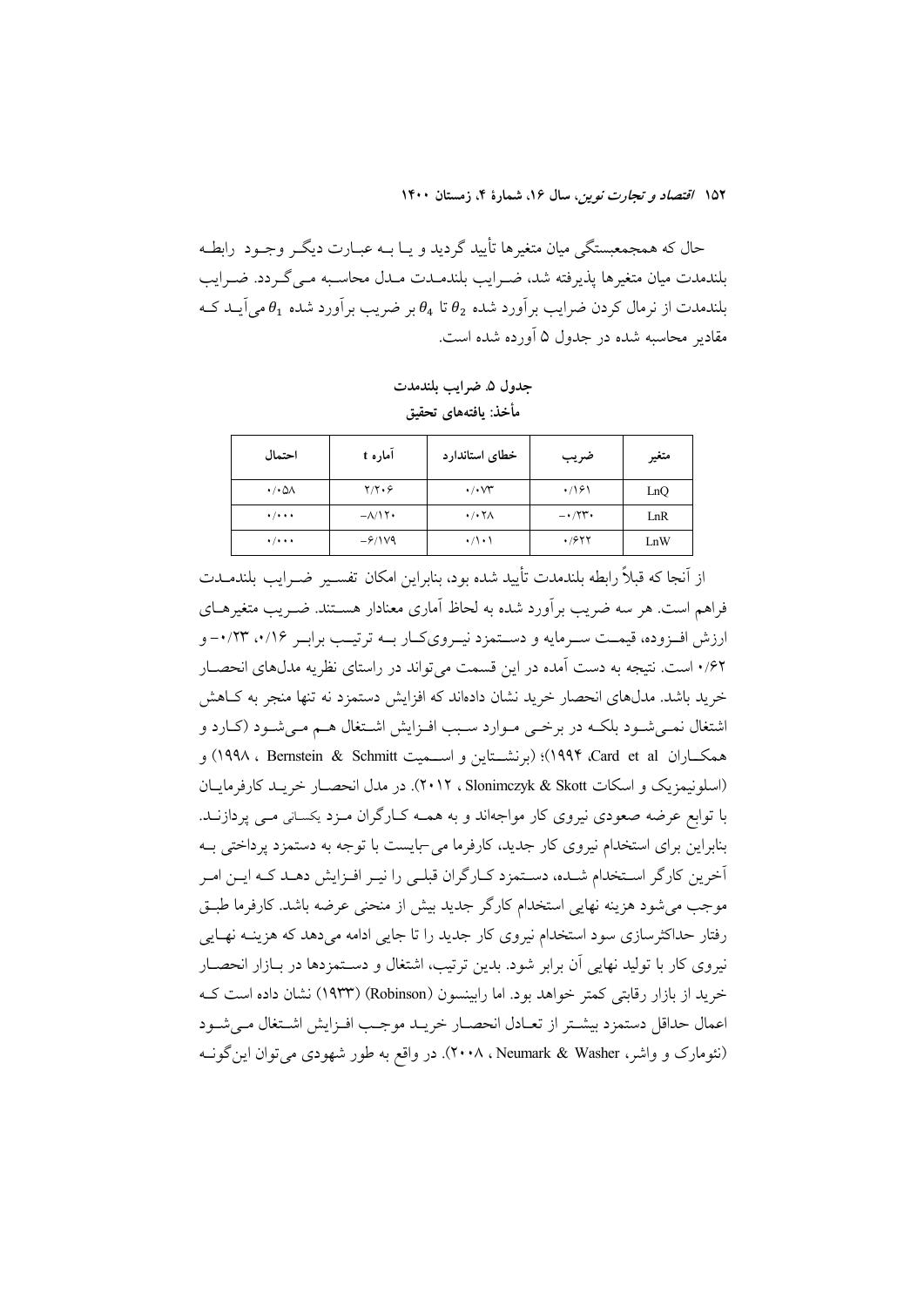بیان کرد کـه حـداقل دسـتمزد هزینـه نهـایی اسـتخدام کـارگر جدیـد را کـاهش مـیدهـد. مخصوصاً، افزایش حداقل دستمزد اشتغال را تا نقطـهای افـزایش مـی،دهـد کـه در آن کـف دستمزد برابر با دستمزدی میشود که در تعادل رقابتی میتواند بدست آیـد. بـالاتر از ایـن نقطه، افزایش حداقل دستمزد اشتغال را درست مانند مدل نئوکلاسیک کاهش خواهد داد.

## ۵. نتيجه گيري

طی دهههای اخیر، اشتغال همواره یکی از دغدغههای کـلان در اقتصـاد ایـران بـوده اسـت. ایران با دارا بودن جمعیت جوان زیاد و پتانسیل رشد اقتصادی، به طور مداومی دارای سطح بیکاری بالا بوده است. بنابراین بیکاری و اشتغال بـه عنـوان دو روی یـک سـکه، بـه عنـوان موضوعی با اهمیت در بررسی اقتصاد ایران شناخته می شود.

حمل ونقل یکی از خدمات نوین در زندگی چند دهه اخیر بوده که همراه با رشد شـتابان زندگی انسانها گسترش یافته است. بخش حمل ونقل به صورت بلندمدت و کوتاه مدت در تعامل با سایر بخش های اقتصادی بوده و در نتیجه دارای کنش های متقابل اقتصادی بـا ســایر عوامل و شاخص های اقتصادی است.

در این مقاله، از تابع CES و به روش حداقل سازی هزینه برای بررسی اثـر ارزش|فـزوده بر اشتغال در صنعت حمل و نقل هوایی ایران بهره برده شد. بدین منظور، متغیـر اشـتغال در صنعت هوايي ايران به عنوان متغير وابسته و متغيرهـاي ارزشافـزوده، دسـتمزد و قيمـت در سرمایه به عنوان متغیرهای مستقل در مدل وارد شدهاند. دادهها همگــی مربــوط بــه صــنعت هوایی ایران و طی سال@ای ۱۳۸۲ تا ۱۳۹۷ است. برای بر اَورد مــدل از روش اقتصادســنجی خودبازگشتی با وقفههای توزیعی (ARDL) با رویکرد کران استفاده گردیده است.

جهت برأورد مدل ابتدا از أزمون ريشه واحد يـرون اسـتفاده گرديـد تـا يايـايي متغيرهـا بررسی شود. نتیجه نشان میدهد که متغیرهـا همگـی در سـطح و یـا در تفاضـل مرتبـه اول پایا هستند و در نتیجه استفاده از رویکرد کران در روش خودبازگشتی با وقف4هـای تــوزیعی بلامانع است.

سپس مدل پژوهش در فرم تصحیح خطا برآورد گردید و آزمـونهـای تشخیصــی بــرای بررسی مدل به کار گرفته شد که نتایج آنها حاکی از عدم وجود مشکلات خودهمبسـتگی، ناهمسانی واریانس، نرمال نبودن توزیع پسماندها و عدم پایداری بود. بنابراین امکان بررســی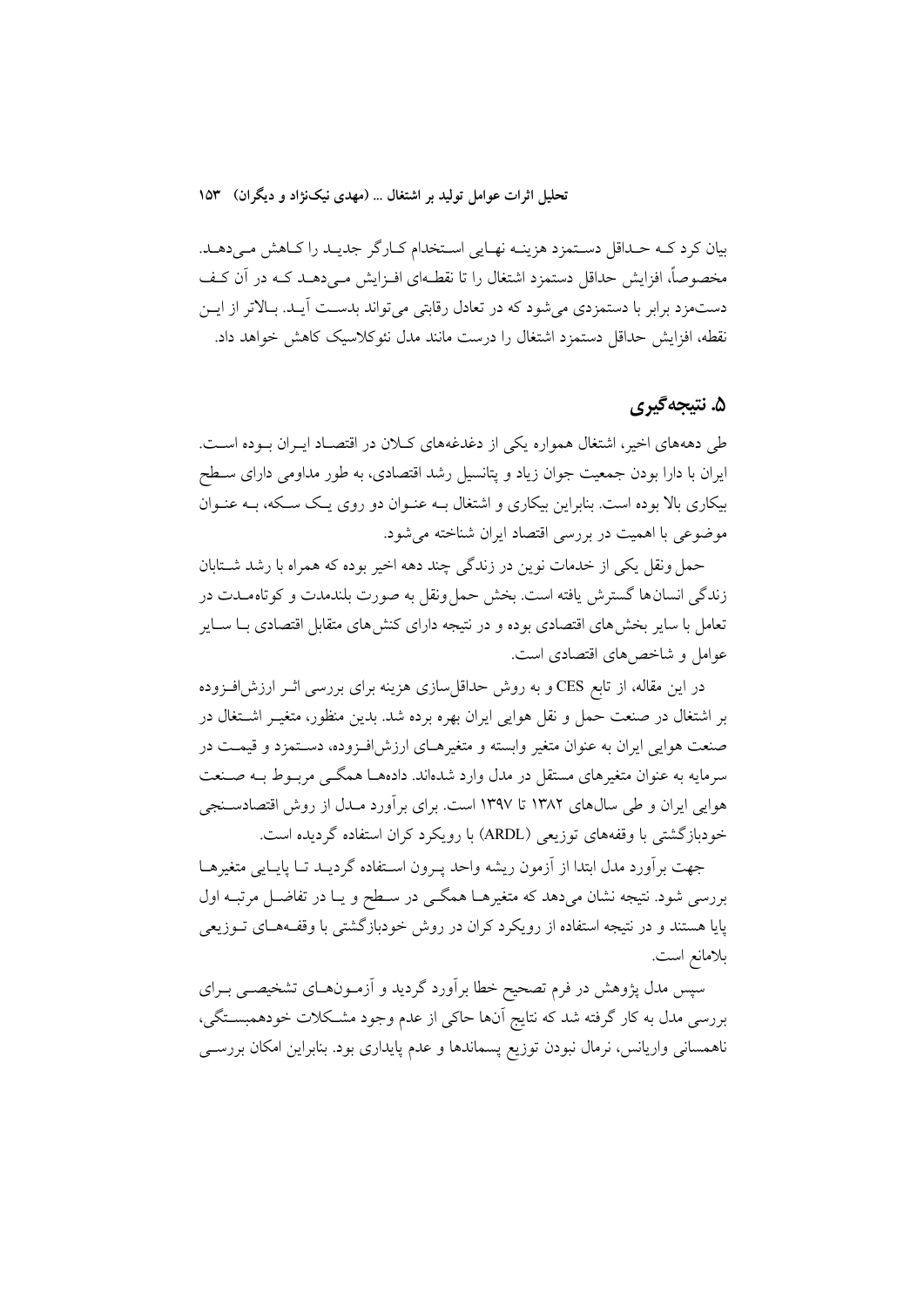همجمع بستگی با رویکرد کران فراهم گردید. آزمون F کران وجود رابطه همجمع بستگی را تأييد نمود و در نتيجه امكان تفسير رابطه بلندمدت فراهم شد.

ضرایب بر آورد شده مدل بلندمــدت همگــی از لحــاظ آمــاری معنــادار هســتند. ضــریب برآوردشده متغیر ارزش افزوده برابر ۰/۱۶ درصد است، بدین معنی که افزایش یک درصـدی در ارزش افزوده حاصل از فعالیتهای صنعت هوایی بـه طـور متوسـط منجـر بـه افـزایش ۱/۶. درصدی در اشتغال این بخش میگردد. همچنین، ضریب متغیـر قیمـت سـرمایه برابـر ۰/۲۳-است که نشان میدهد افزایش یک درصـدی در قیمـت سـرمایه بـه طـور متوسـط منجربه کاهشی ۰/۲۳ درصدی در اشتغال بخش میگردد. بـه عــلاوه، ضــریب بــرآورد شــده دستمزد برابر ۰/۶۲ است که یعنی افزایشی یک درصدی در دستمزد مشاغل صنعت هــوایی منجر به افزایش ۰/۶۲ درصدی در اشتغال بخش می شود.

نتايج ايــن پـــژوهش بــا نتــايج مطالعــات اميرنـــژاد و همكــاران (١٣٩۴)، بــاقرى پرمهــر و همکــاران (۱۳۹۸) و امیرنـــژاد و همکــاران (۱۳۹۴)، بختیــاری و یحیـــی اَبــادی (۱۳۸۳) و شکوهی و ترکمانی (۱۳۸۶) که رابطه منفی بین میـزان اشـتغال و ارزش افـزوده بخـشهـای مختلف بدست آوردهاند، در تضاد مـی باشـد. ارتبـاط منفـی ارزش افـزوده بـا اشـتغال ایــن بخشها در مطالعات قبلی حاکی از آن است که در فرآینـد توســعه صـنعتی و کشــاورزی از میزان اشتغال کاسته می شود. بدین معنا که در بلندمدت با جایگزینی سرمایه با نیروی کــار، از میزان اشتغال کاسته شده و از این رو ارتباط ارزش افزوده با اشتغال منفی گردیده است. امــا با توجه به اینکه در حمل ونقل هــوایی نقــش خــدمات برجســته بــوده و امکــان جــایگزینی نیرویکار کمتری وجود دارد، اثر افزایش ارزش افزوده بر اشتغال این بخش مثبت بــه دســت اّمـده اســت. در ايــن زمينــه يافتــههــاي پــژوهش حاضــر بــا نتــايج مطالعــات اكبريــان و محتشمی (۱۳۸۵)، امینی و همکـاران (۱۳۹۱) و شـهبازی و فتـاحی (۱۳۹۶) مطابقـت دارد. هـمچنـین اثـر منفـی قیمـت سـرمایه بـر اشـتغال ایـن بخـش در راسـتای نتـایج مطالعـه معبودی (۱۳۹۹) است. بدین معنی که افزایش موجودی سرمایه و در نتیجـه کــاهش قیمــت سرمایه بر اشتغال آن بخش تأثیر مثبت و معناداری دارد. در واقع، موجــودی ســرمایه اشــتغال را بــه طــور غيرمســتقيم و از طريــق افــزايش ارزش افــزوده صــنعت و توليــد تحــت تــأثير قرار میدهد. بااین حال مطالعه محمودیان و همکاران (۱۳۹۶) نشان دهنده عدم ارتباط بـین رشد اقتصادی و اشتغال در ایران در چند سال گذشته است. این نتیجه به نظـر مـی(سـد بـه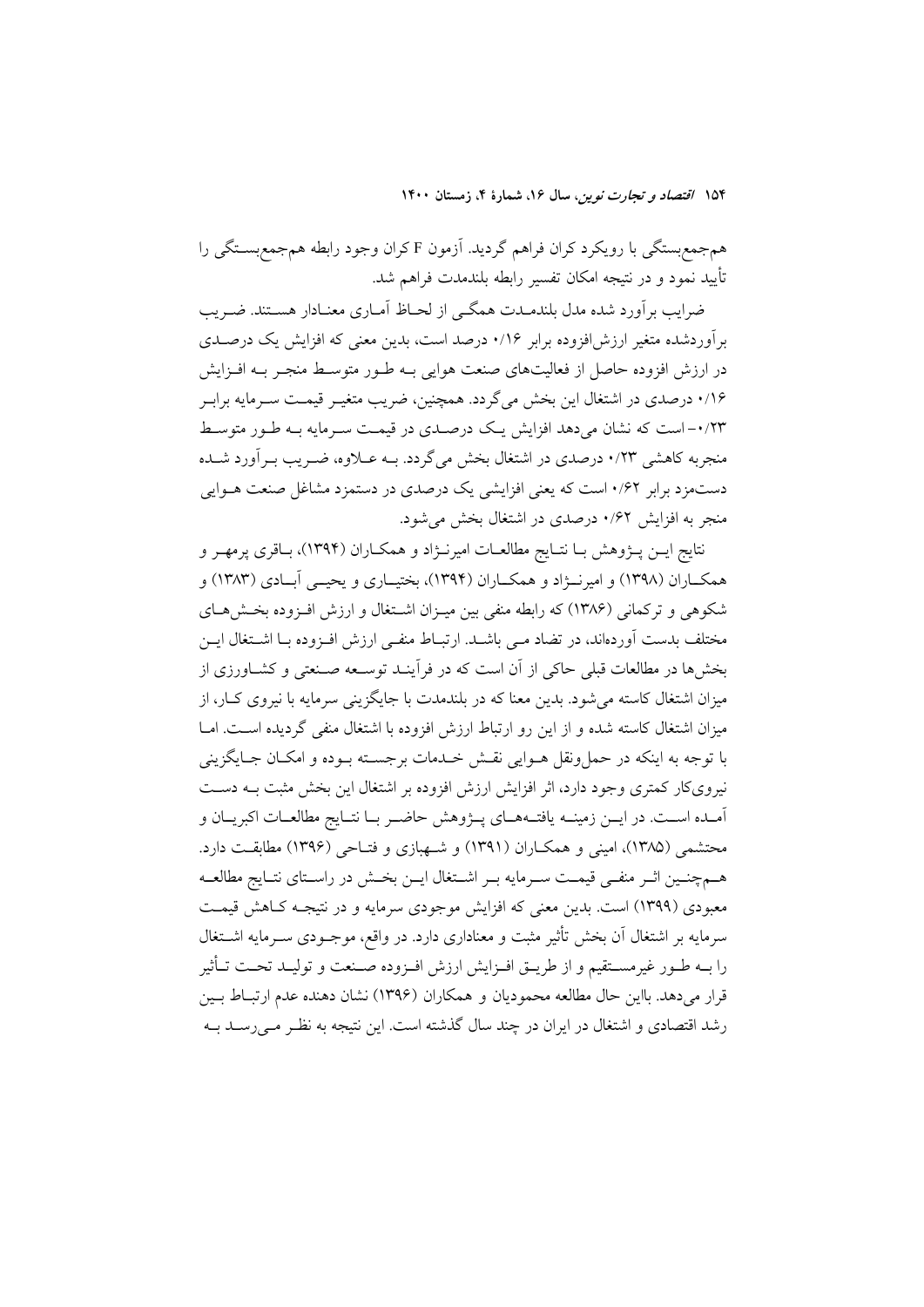تحليل اثرات عوامل توليد بر اشتغال ... (مهدي نيکنژاد و ديگران) ۱۵۵

علت وجود ظرفیت مازاد در بسیاری از بخش های اقتصادی کشور باشد کـه امکـان افـزایش تولید بدون افزایش اشتغال را فراهم آورده است. با این حال با توجه به اینکـه در چنـد سـال گذشــته بــه دلايــل مختلفــي از جملــه تحـريمهــاي بــينالمللــي، تــأمين منــابع ارزي و ... سرمايه گذاري بالايي در بخش حمل ونقل هوايي ايران صـورت نگرفتـه اسـت، لـذا در ايــن صنعت مازاد ظرفیتی وجود نداشته و در بسیاری از مواقع کمبود نمایــانگر اســت. بــه همــین خاطر در بررسیهای این مطالعه افزایش ارزش افـزوده در ایــن صـنعت منجـر بــه افــزایش تقاضا برای جذب نیروی کار گردیده و اشتغال را افزایش داده است. از طرف دیگــر چـــون اغلب افراد شاغل در این بخش از افراد متخصص و تحصیل کرده تشکیل یافتـه انــد، ارزش افزودهای که این افراد ایجـاد مـیکنند در مقایسه با سایر زیــربخشهـای حمــلونقــل بســیار بیش تر می باشد به استثنای زیربخش حمل ونقــل دریــایی کــه شرایط مشــابهی دارد. بنــابراین حمـل و نقـل هـوايي ضـمن اينكــه يكـــي از مهمتـرين زيــربخشهــاي خــدمات بــراي اشتغالزایی است، دارای این قابلیت است که با سرمایه گـــذاری نـــسبتاً محــدودی افــزایش قابل توجهي در اشتغال به وجود آورد.

لذا يبشنهاد مي گردد:

۱. بازطراحی مسـیرهای هـوایی و جـذب پروازهـای عبـوری، درآمـد حاصـل از آن را افزايش داده تا به واسـطه آن، ارزش|فـزوده در ايــن بخـش افــزايش يافتــه و بــه موجـب آن افزایش در سطح اشتغال این بخش گردد.

۲. با عنایت به نوع صنعت و تخصص و تکنولوژی بالای به کار رفته در آن و هــمچنــین ضريب بالاي اشتغال غيرمستقيم بـه وجـود أمـده بـه واسـطه ايــن صـنعت (۶/۱ اشـتغال غیرمستقیم در سایر صنایع به ازای یک شغل در این صنعت)، قانون افزایش سطح دستمـزد برای کارکنان صنعت به نحوی تصویب گردد کــه اشــتیاق متخصصــان بــرای ورود بــه ایــن صنعت افزايش يافته و به واسطه آن توليد و اشتغال در اين صنعت افزايش يابد كـه ايــن امــر از مهاجرت متخصصان و صاحب نظران این صنعت نیز جلوگیری می نماید.

۳. با توجه به تحریمهای موجود در این بخش و فرسوده شدن ناوگان حمل ونقـل، نیـاز به کمک و پشتیبانی دولت در این بخش ضروری به نظر می رسد. دولت مـی توانــد بــا ارایــه یارانــههـای حمـایتی و یــا تخفیفـات مالیــاتی و … هزینــههــای شــرکتهـای هواییمـایی و فرودگاههای کشور را کاهش دهد و به ایجاد سرمایه در این بخش کمک نماید.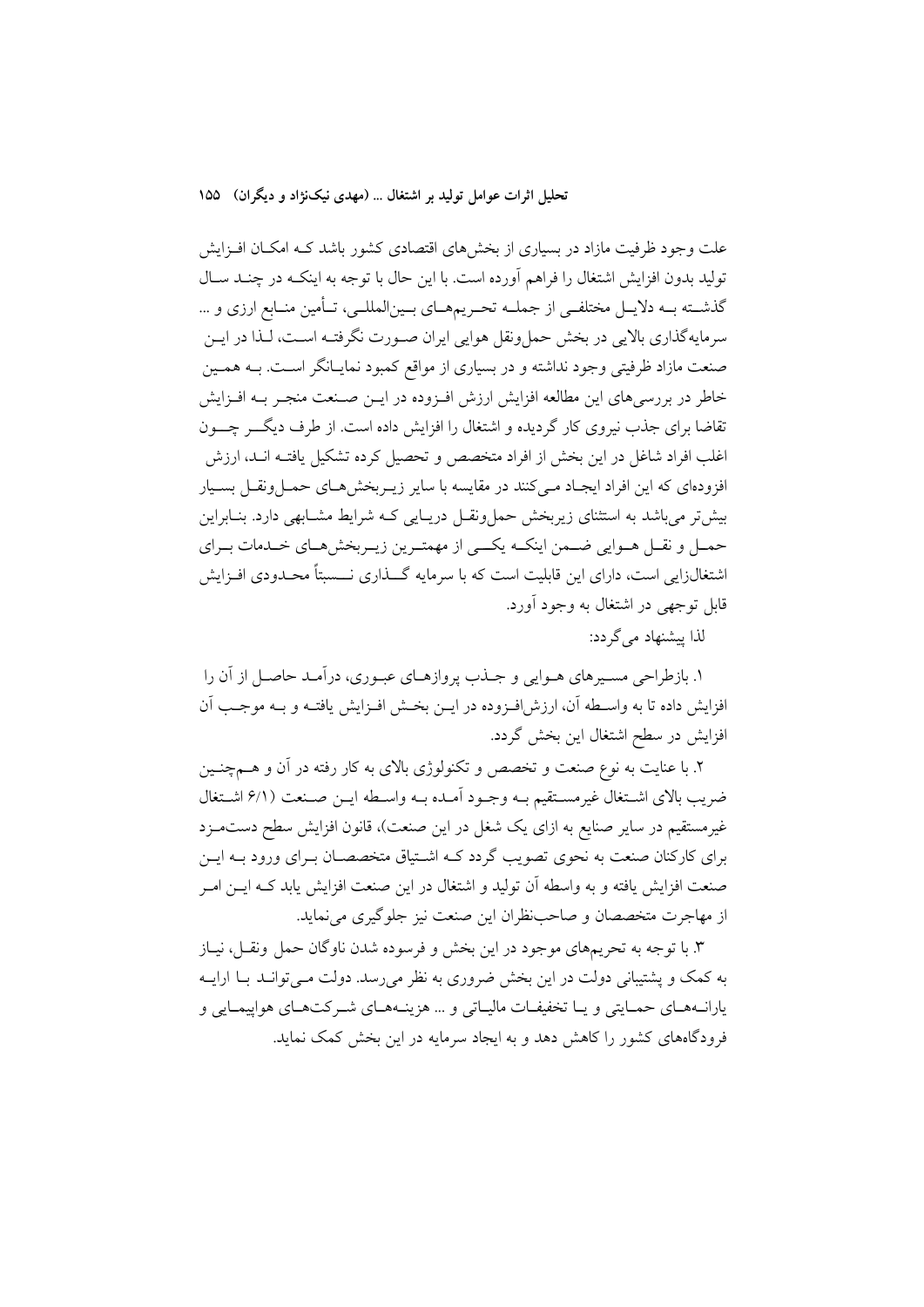۴. اختصاص تسهیلات با بهره پایین از منابع توسعهای کشور نظیر صندوق توســعه ملــی به شرکتهای هواپیمایی و فروگاهها جهت توسعه ناوگان و تجهیزات مورد نیاز فرودگـاههـا و اثرگذاری در افزایش تولید که نهایتاً موجب افزایش اشتغال در این بخش می گردد.

۵. به منظور ایفای نقش مؤثر صنعت هوایی در رشد اقتصـادی و تولیـد ناخـالص ملـی، استفاده از ظرفیـتهـا و فرصـتهـاى بخـش خصوصـى در ايـن حـوزه و هـمچنـين، سیاستگذاری مناسب و تغییر نگرش مدیریتی به حــوزه صــنعت هــوایی بــه منظــور ایجــاد امنیت سرمایهگذاری و نظارت مؤثر در این حوزه، از الزامـاتی اسـت کـه بایـد مـورد توجـه مسئولین و دستگاههای ذیربط قرار گیرد.

۶. بخش حملونقل یکی از اَلودهترین بخشهای اقتصادی از نظر انتشار دیاکسـیدکربن محسوب می شود که همراه با آلودگی صوتی نیز می باشد. از ایـن٫رو لازم اسـت در صـورت گسترش حمل و نقــل هــوايي، ملاحظــات زيســت محيطــي مربوطــه در ايــن زمينــه درنظــر گرفته شود. بهعنوان مثال احداث فرودگاهها در خارج از محدوده شهرها می توانـد راهکـاری عملی در این زمینه باشد.

#### كتابنامه

- امیرنژاد حمید، مردانشاهی، محمدمهدی و اسدپورکردی، مریم (۱۳۹۴). بررسی اثـر ارزش افــزوده و سرمایهگذاری بر اشتغال بخش کشاورزی . راهبردهای کارآفرینی در کشاورزی. ۲ (۳) :۳۴-۲۷ امیری، حسین و ملا بهرامی، احمد (۱۳۹۶)، اقتصاد کلانسنجی ساختاری با رویکرد تعـادل عمـومی یوپای تصادفی (DSGE)، چاپ اول، انتشارات ترمه، تهران.
- امینی، ع، و خسروی نژاد، ع و علیزاده، ز. (۱۳۹۱). تحلیل تاثیر توسعه صادرات بـر اشتغال، مطالعـه موردی صنایع با فناوری بالا در ایران اقتصاد مالی (اقتصاد مالی و توسعه)، ۱۳۵/۶، ۱۳۵–۱۷۳ .
- امینی، علیرضا و فرهادی کیا، علیرضا. (۱۳۹۵). برآورد توابع اشتغال به تفکیک بـخ شـهای اقتصـادی ایران و پی شبینی اشتغال در برنامه ششم توسعه.فصلنامه پژوهشی برنامهریزی و بودجـه، ۲۱(۴)،  $91 - 99$
- بازدار اردبيلي، پريسا، و رضايي ارجرودي، عبدالرضا. (١٣٨٧). تعيين رابطه سرمايهگذاري بـا ايجـاد اشتغال در بخش حمل ونقل. يژوهشنامه حمل ونقل ف(۴). ۲۹۵–۳۰۶.
- باصری، بیژن و روشنی یساقی، نوریه. (۱۳۹۳). بررسی عوامل موثر بر اشتغال زایـی صـنایع کوچـک در استان گلستان اقتصاد مالی، (26)132-113.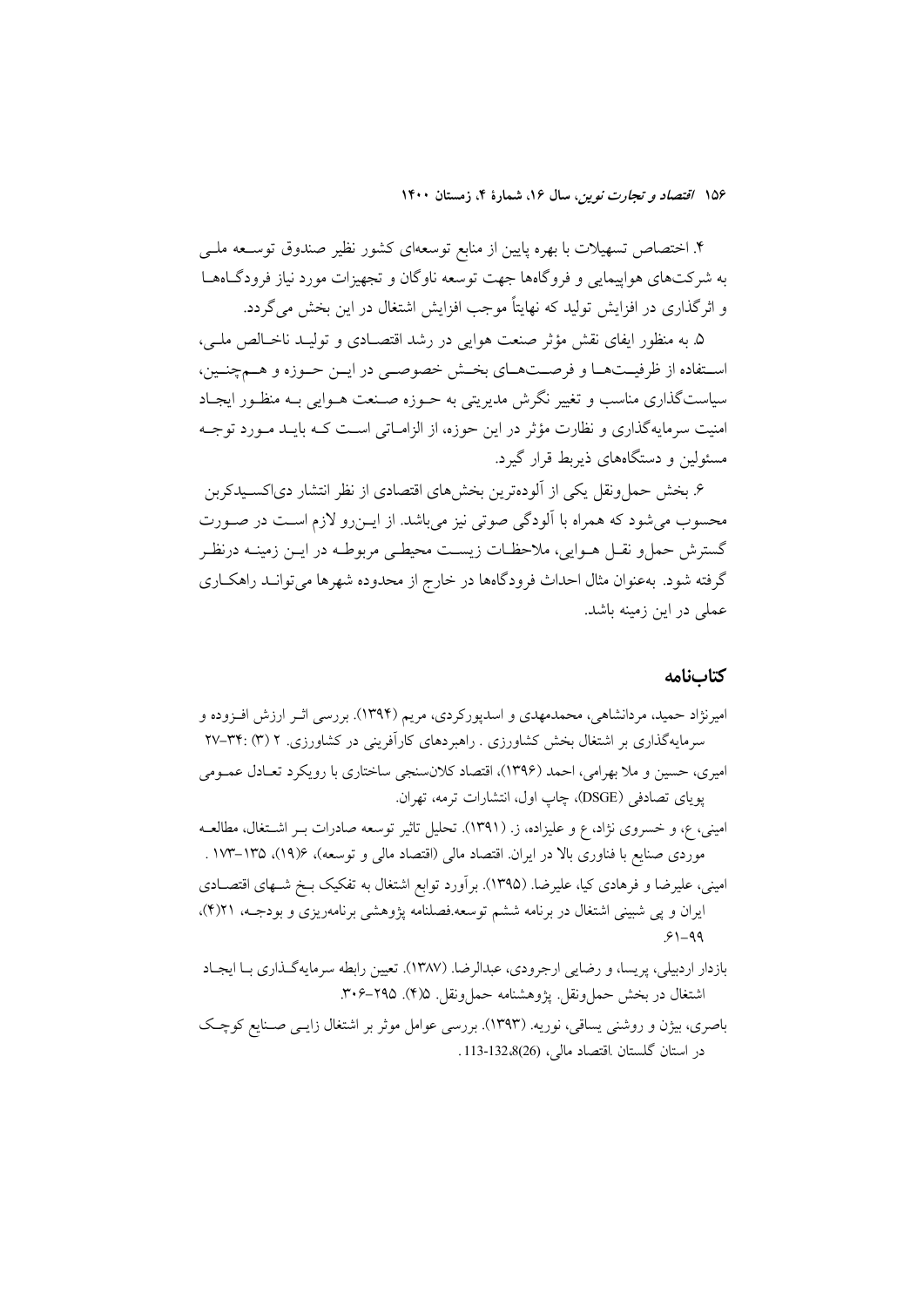باقري پرمهر، شعله؛ خو شدلي، فاطمه و سـرزعيم، علـي. (١٣٩٨). بررسـي ارتبــاط ميــان اشــتغال و ارزش افزوده بخش صنعت در اقتصاد ايران با استفاده از روش تغييرات زمـاني، فصـلنامه علمــى مطالعات راهبردی سیاستگذاری عمومی، شماره ۸۲.۹–۶۶.

بختیاری، صادق و یحیی آبادی، ابوالفضل (۱۳۸۰)، تحلیل تغییرات سـاختاری در اشـتغال و بررسـی انتقال نیروی کار بین بخش های اقتصادی ایران، پژوهشی دانشگاه اصفهان، شماره ۱۲، ۷۶–۵۵. برانسون، ویلیام (۱۳۷۸)، تئوری و سیاستهای اقتصاد کیلان، ترجمـه: عبیاس شباکری، نشـر نـی، تھ ان.

برانسـون، ويليـام. اچ. (١٣٧٨)، تئـوري و سياســتهـاي اقتصـاد كـلان، ترجمــهٔ عبـاس شــاكري، تهران: نشرني.

خاکساری، علی ِ (۱۳۹۵). تخمین مدل تأثیر توسعه حمل ونقــل ریلــی بــر رشــد اقتصــادی کشــور از سال ۱۳۸۹–۱۳۵۰. يژوهشنامه حمل ونقل ۱۱۳(۲). ۱۰۱–۱۱۳.

خليلي، مرتضى، و لادى، تهمينه، و شعباني شهريور، سميه. (١٣٩۵). تأثير حمل ونقل دريايي بر رشــد اقتصادي. اولـي همـايش بـين المللـي انسـجام مـديريت شـهري و اقتصـاد در توسـعه شـهري، تھران تيرين

رضايي ارجرودي، عبدالرضا و تسبيحي، آمنه و موسوي، سيدرضــا. (١٣٩٣). بررســي تــأثير احــداث خطوط اصلی راه آهن بر رشد ارزش(فزوده بخش حملونقـل ریلـی کشـور بـا اسـتفاده از تـابع توليد ترانسلوگ، شانزدهمين همايش بين المللي حمل و نقـل ريلي،تهـران.رضـايي ارجـرودي، عبدالرضا. (۱۳۸۳)، اهمیت و جایگاه صنعت حمل و نقل در ارتقـا و شـكوفایی اقتصـاد كشـور، یازدهمین کنفرانس دانشجویان عمران سراسرکشور، دانشگاه هرمزگان

رضايي ارجرودي، عبدالرضا. (١٣٨٣)، اهميت و جايگاه صنعت حمـل و نقـل در ارتقـا و شـكوفايي اقتصاد کشور، یازدهمین کنفرانس دانشجویان عمران سراسرکشور، دانشگاه هرمزگان.

سالنامه آماری حمل و نقل هوایی کشور، سازمان هواپیمایی کشوری، ۱۳۹۸. سنگسری، شیما، یوسفی، محمد قلبی و آماده، حمید. (۱۳۹۸). تاثیر بهـرهوری کــل عوامــل تولیــد بــر اشتغال در صنايع توليدي ايران، فصلنامه علمي مدلسازي اقتصادي (13/47-129.

- شريفي، نورالدين. (١٣٩٠). جايگاه حمل ونقل و تأثير آن بر ديگر بخــشهــاي اقتصــاد كشــور: يــک تحلیل داده-ستانده. یژوهش های رشد و توسعه اقتصادی. ۱(۵). ۲۰۷–۲۳۷.
- شـکوهی، م. و ترکمــانی، ج. (۱۳۸۶). بررســی تــاثیر ســرمایه گــذاری در تجهیــزات و تحقیقــات کشاورزی بر ارزش افزوده بخش کشاورزی. اقتصاد کشاورزی (اقتصاد و کشاورزی)، شـماره ۳،  $Y \cup -Y \cup Y$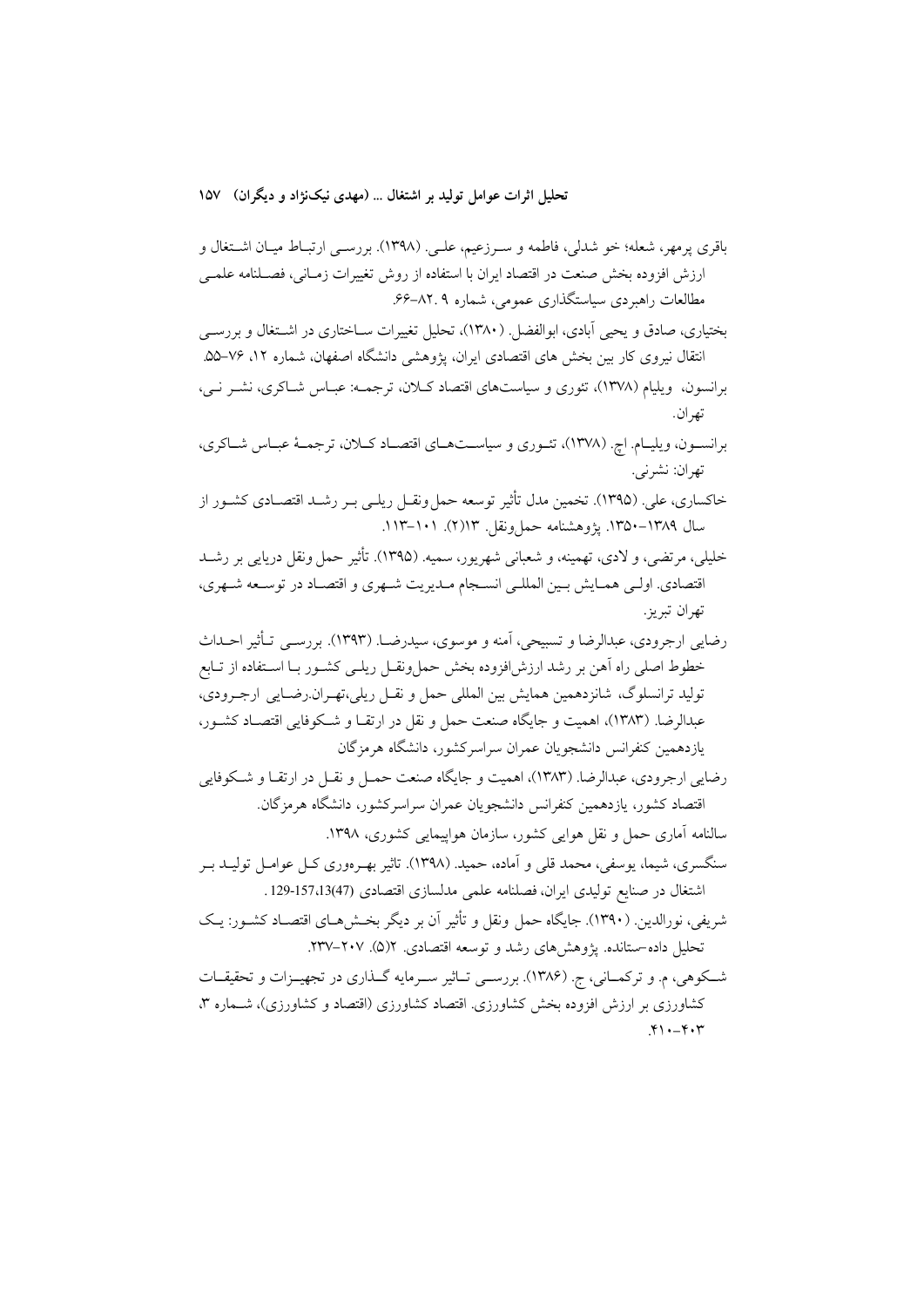- Aghion, P& P. Howitt. (1998). Endogenous growth theory, MITPress: Cambridge, Massachusetts.
- Branson, W.H. (1979) .Macroeconomic theory and policy, New York: Harper & Row Publishers.
- Engle RF, Granger CWJ. (1987). Cointegration and error correction: representation, estimation, and testing. Econometrica, 55(2), 251–276.
- Bernstein, J., & Schmitt, J. (1998). Making Work Pay. The Impact of the 1996-1997 Minimum Wage Increase, Washington, DC: Economic Policy Institute.
- Clements, Harry. (1997). A new way to 'predict transit demand. Journal of Mass Transit., July/Aug., pp.49-52.
- Card, D, L.F. Katz & A.B. Krueger. (1994). Comment on David Neumark and William Wascher, 'Employment Effects of Minimum and Subminimum Wages: Panel Data on State Minimum Wage Laws. Industrial and Labor Relations Review 47(3): 487-496.
- Feng, M., Yuan, H., & Wei, L. (2019, August). Research on the Relationship between Civil Aviation Industry and Economic Growth. In 1st International Symposium on Economic Development and Management Innovation (EDMI 2019). Atlantis Press.
- Gali, J. (1999). Technology, Employment and the Business Cycle: Do TechnologyShocks Explain Aggregate Fluctuations?, American Economic Review, 89(1), 249–71.
- Gujarati, D. N., & Porter, D. C. (2008). Basic Econometrics. McGraw-Hill Education.